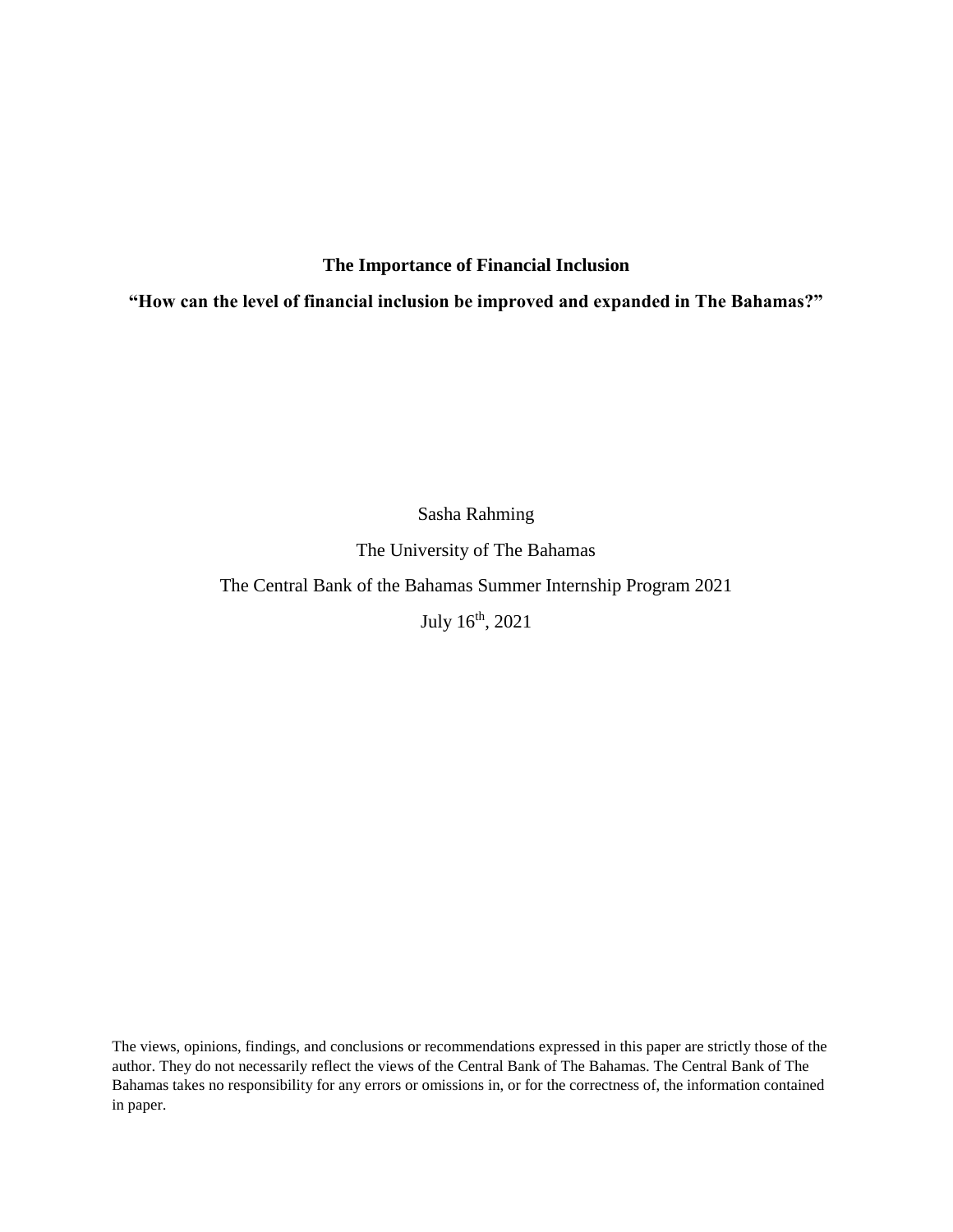#### **Abstract**

Financial inclusion is the easy access and availability of banking systems, financial products, financial literacy, and awareness of financial policies to the residents of an economy. Financial inclusion is an important factor in a country's strategy to achieve economic and social development by increasing the involvement of all members of society, decreasing criminal activities including money laundering and reducing informal financial transactions taking place. It is important to acknowledge the financial inclusion efforts by the Central Bank of the Bahamas including projects like the Sand Dollar project and modernized initiatives including proposals for consumer protection*.* However, many lower-income Bahamians still encounter barriers to open a bank account and many Family Island rural communities have no access to banking services at all. The paper will review different global financial inclusion strategies and offer recommendations to improve the level of financial inclusion in the Commonwealth of the Bahamas.

*Keywords: financial inclusion, The Bahamas, savings, inclusive finance, strategies*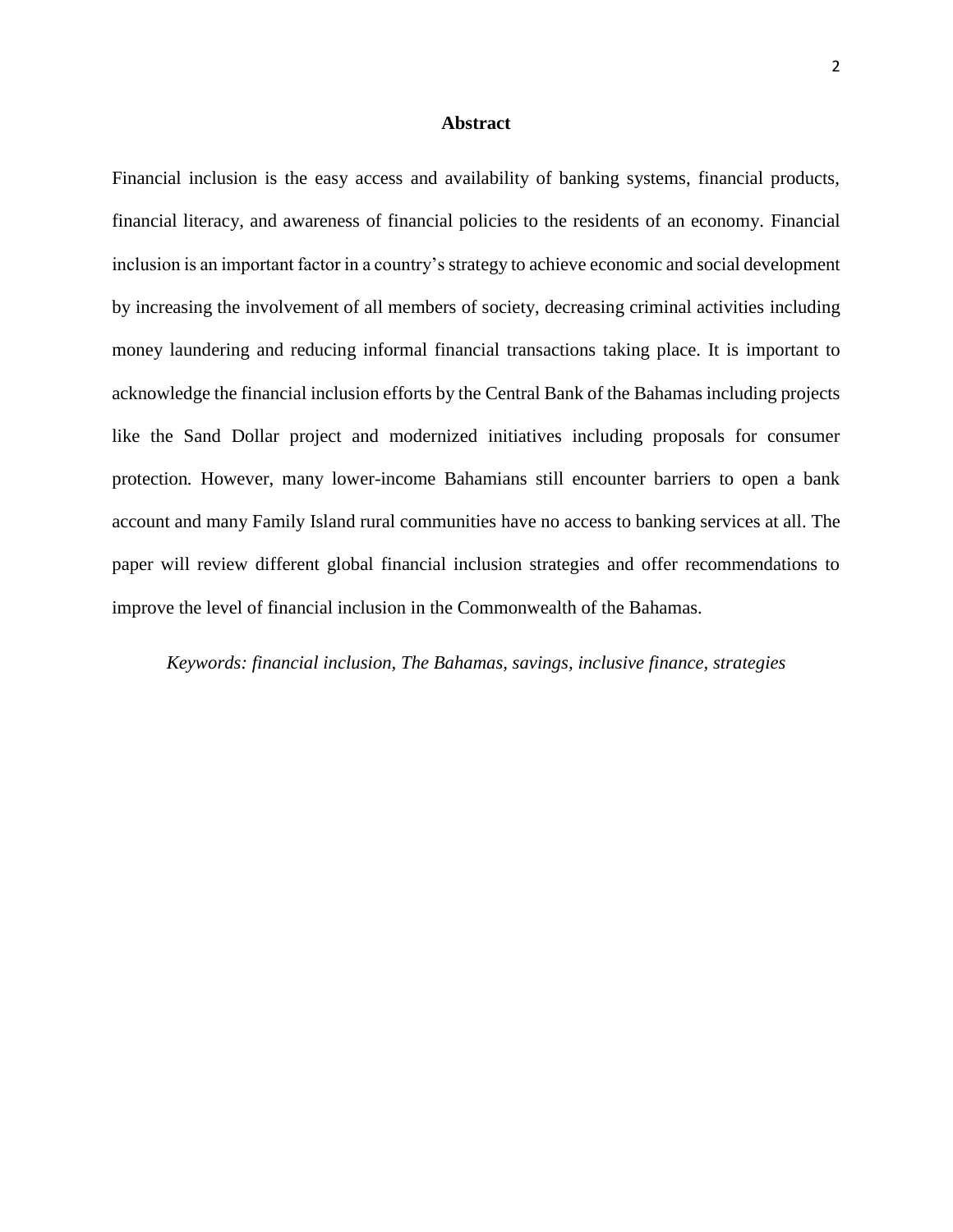# Table of Contents

| a. Global Strategies and Efforts for Financial Inclusion11 |
|------------------------------------------------------------|
|                                                            |
|                                                            |
|                                                            |
|                                                            |
|                                                            |
|                                                            |
|                                                            |
| .22                                                        |
|                                                            |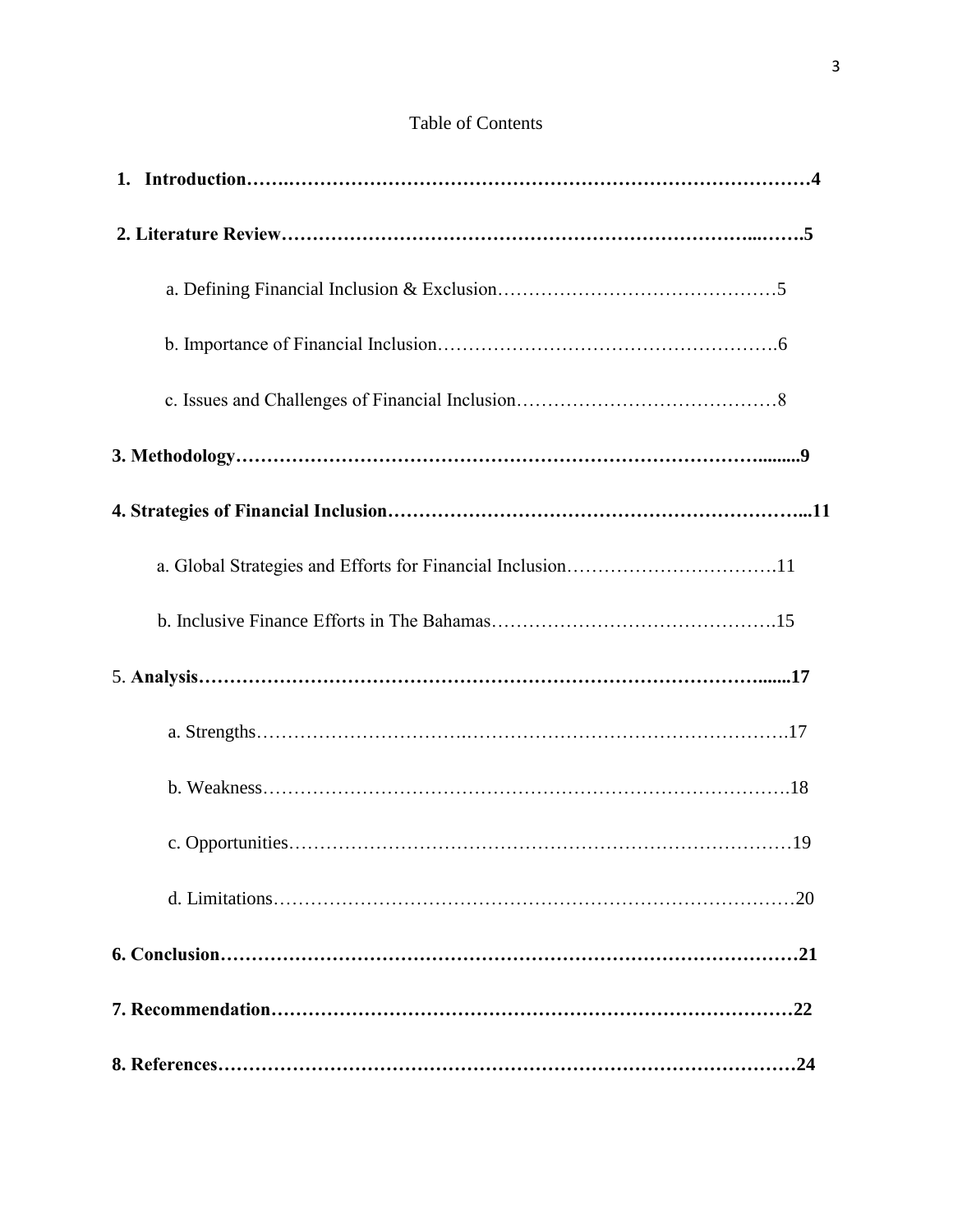#### Introduction

Financial inclusion is an important factor in the growth of an economy. It is important to provide easy access and availability to individuals, households, and businesses as it promotes social wealth, better standards of living and economic development. A strong and efficient financial system promotes economic growth, development and steady progress in an economy. A strong financial sector that includes all sects of the population creates a productive and sustainable country which increases the wealth and standard of living of an economy. Financial inclusion is the easy access and availability of banking systems and financial products, financial literacy, and awareness of financial policies to the residents of an economy (Babych, Grigolia, & Keshelava, 2018). The ability of governments and financial institutions to improve the financial system in an economy is complex and challenging as financial inclusion strategies must benefit both the individual and institution. The lack of these basic financial services and awareness can be described as financial exclusion. Individuals a part of the financially excluded population are usually individuals earning low incomes. The lack of financial services to the financially excluded also results in this sect of the population using unethical and costly ways to seek out loans and save money in the economy (Banerjee & Duflo, 2011). To improve financial inclusion, governments have developed and improved strategies and policies including consumer protection policies, mobile money, KYC (Know-Your-Customer) reforms, etc. which has proven to decrease the percentage of financial exclusion in an economy.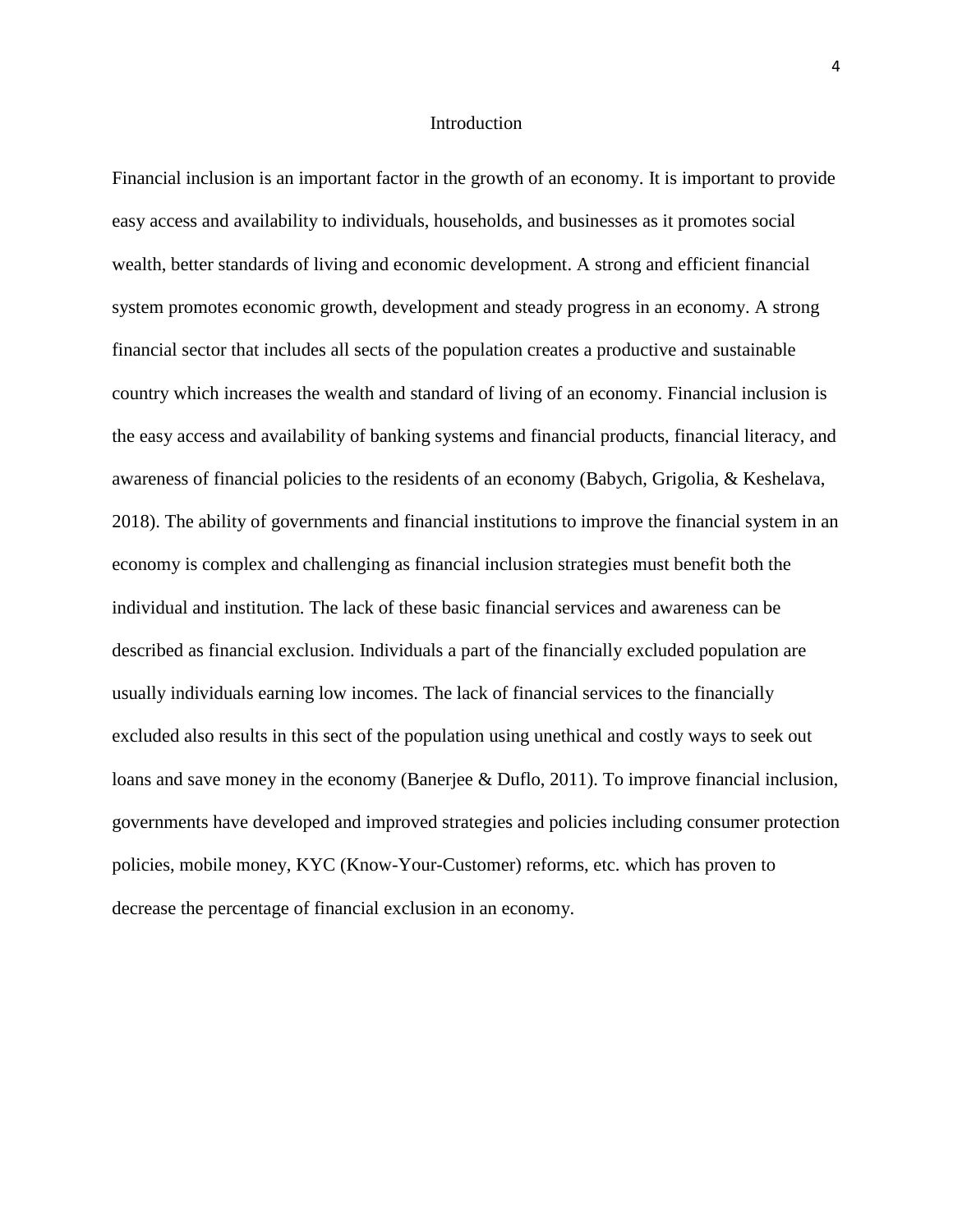### Review of Literature

#### **Defining Financial Inclusion and Exclusion**

Financial inclusion can be defined as the ease of availability and access of the formal financial system to members of the economy. Solomon Fadun defines financial inclusion as the timely delivery of financial services to disadvantaged sections of the society (Fadun, 2014 ), while Leyshon and Thrift (1995) define financial exclusion as referring to those processes that serve to prevent certain social groups and individuals from gaining access to the formal financial system (Sarma, 2008). Additionally, financial inclusion can also be described as the process of ensuring access to appropriate financial products and services needed by all sections of the society in general, and vulnerable groups such as weaker sections and low-income groups in particular, at an affordable cost in a fair and transparent manner by regulated mainstream institutional players (Chakrabarty, 2011). There are five basic pillars of financial inclusion (Fadun, 2014 ). These include:

- 1. There should be access to a full group of financial services including savings, credit, insurance, and payments.
- 2. Service must be suitable, affordable, and convenient provided client/consumer protection.
- 3. Services must be offered to everyone who can utilize financial service including both excluded and under-served populations, with special attention to rural, persons with disabilities, ethnic minorities, and other often-excluded groups.
- 4. There should be a diverse and competitive marketplace consisting of a range of financial service providers, supported by vigorous financial infrastructure and a strong regulatory framework.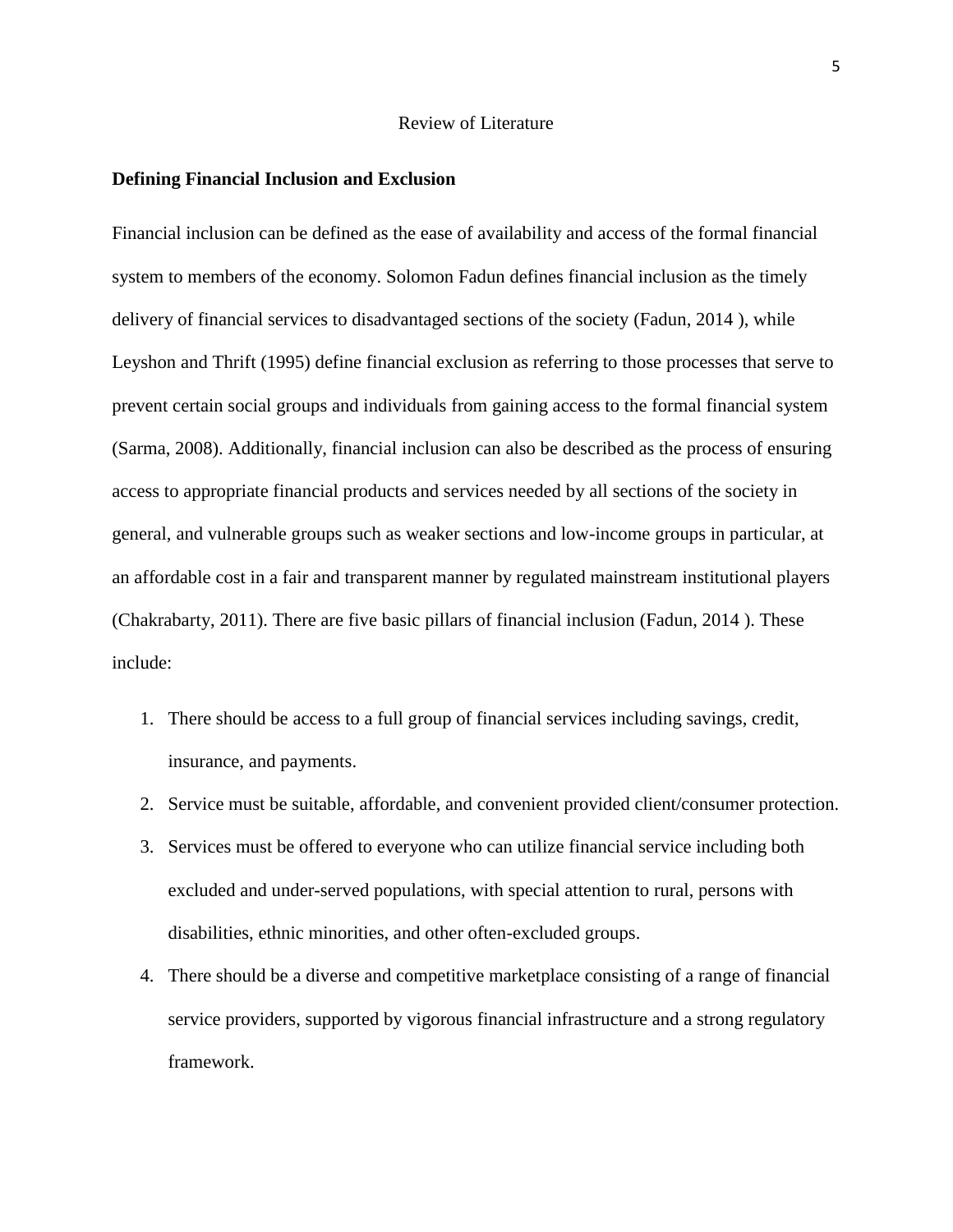5. There should be efficient clients' financial literacy and capability to promote best use of financial services

These five pillars suggest that the concept of financial inclusion assists in the improvement of both the citizens' welfare and the economic welfare as a whole in the economy, promoting sustainable growth. Furthermore, the various definitions of financial inclusion suggest that financial exclusion is the inability of individuals, usually those with a lower income, to access formal financial services. Fadun refers to financial exclusion as a process in which people encounter obstacles accessing and/or using financial services and products in the conventional market that are appropriate to their needs and enable them to lead a normal social life in the society in which they belong (Fadun, 2014 ). Mandira Sarma and Jesim Paise (2008) suggest that the issue of financial inclusion is a development policy priority in many countries while Santigo Carbo suggests financial exclusion in developing countries is linked to the absence of capital resources as well as poverty levels as these countries have predominantly rural based socioeconomic structure. (Ganeshkumar, 2013) (Santigo Carbo, 2007 ). Numerous obstacles of financial inclusion may include geography, which may limit physical access to rural residents, lack of information regarding procedures and financial products, lack of sustainable growth, unfriendly business environment, low income, and/or psychology which may be a fear of financial institution's structures and staff (Fadun, 2014 ).

#### **The Importance of Financial Inclusion**

Research suggests that financial inclusion is important as in a well-functioning and inclusive financial system, it is a necessary condition for faster and sustaining equitable growth (Subbarao, 2009) (Fadun, 2014 ). The large number of low-cost deposits will offer banks an opportunity to decrease their dependence on bulk deposits and help them to better manage both asset-liability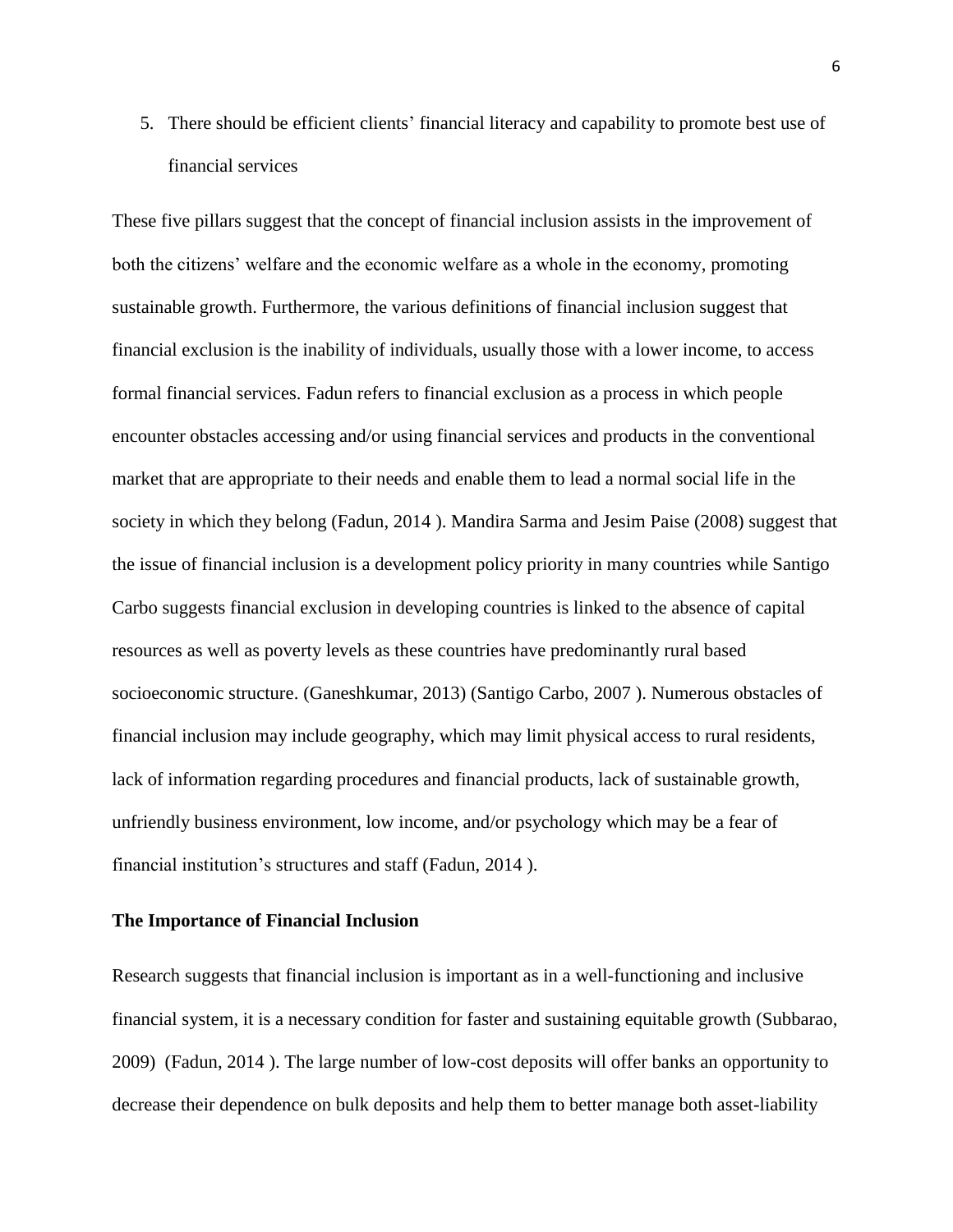mismatches and liquidity risks (Subbarao, 2009). Such access is especially essential for the poor as it provides them opportunities to build savings, make investments and gain credit and it also helps the poor insure themselves against income shocks and equips them to meet emergencies such as illness, death in the family or loss of employment (Subbarao, 2009). People with access to savings accounts or simple informal savings technologies are more likely to increase consumption, productivity and income, increase investment in preventive health, and reduce vulnerability to illness and other unexpected events (Fadun, 2014 ). Financial inclusion offers an avenue for bringing the savings of the poor into the formal financial intermediation system and channel them into investment (Subbarao, 2009). Increased access to microcredit enhances investment and entrepreneurship for households with existing businesses (Fadun, 2014 ). In the book Poor Economics, Abhijit Banerjee and Esther Duflo highlight that "access to microfinance is important because it gives the poor a way to map out the future in a way that was not possible for them before, and this is the first step toward a better life." Spandana is believed to be one of the most profitable Microfinance Institutions (MFIs) in the industry and has been one of the main targets of government activism in Andhra Pradesh (Banerjee & Duflo, 2011). Banerjee and Duflo writes,

"When we compared the households in these two sets of neighborhoods, some fifteen to eighteen months after Spandana started lending, there was clear evidence that microfinance was working. People in the Spandana neighborhoods were more likely to have started a business and more likely to have purchased large durable goods, such as bicycles, refrigerators, or televisions."

Here Banerjee and Duflo suggest that microfinance is an essential factor in financial inclusion for the unbanked as it offers a better opportunity for those individuals to save and invest.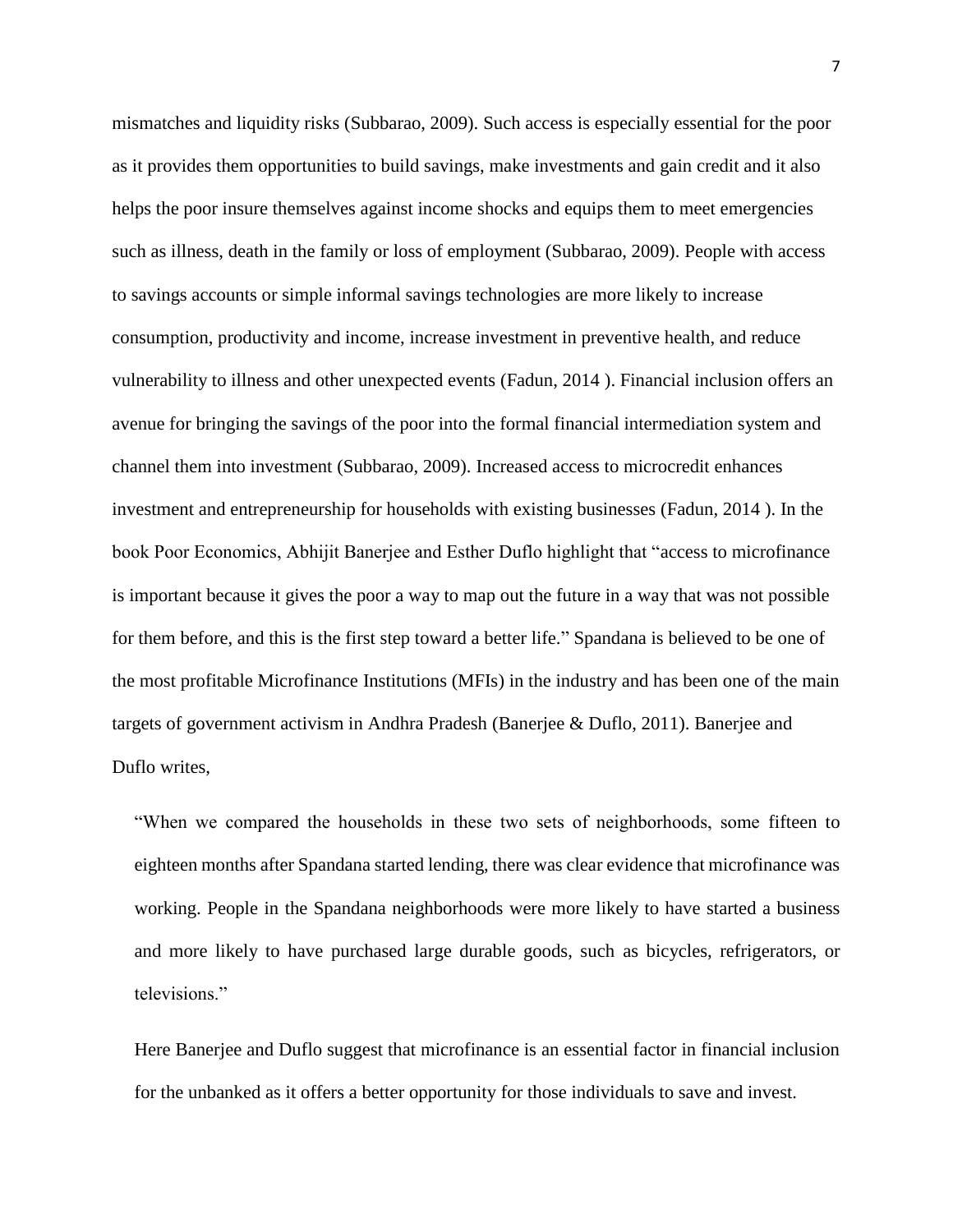### **Issues and Challenges of Financial Inclusion**

Although inclusive finance has been improved resulting in the decrease of individuals financially excluded from banking services over the years, there is still much work to create and enhance strategies and policies that will allow the under-banked to afford and access such services. There have been many challenges when dealing with financial inclusion as the task of closing the gap between those that are financially excluded and access and availability to financial systems and strengthening credit delivery mechanisms so as to improve the financial economic growth (Damodaran, 2013). Due to this fact, the task of developing strategies that will benefit both the financially excluded as well as financial systems, has proven to be challenging and complex for governments and financial institutions. On the behalf of those financially excluded, financial exclusion is able to take place due to lack of financial literacy, poverty, lack of awareness, or low income earned while on the behalf of financial institutions, it takes place due to physical infrastructure, documentation and procedures, language, ineffective products, etc. The result of these barriers includes a lower standard of living, higher costs, and increased exposure to unethical and irregular providers and vulnerability to uninsured risks (Damodaran, 2013). The lack of access and availability to financial services has resulted in individuals seeking out lending tactics from informal credit providers.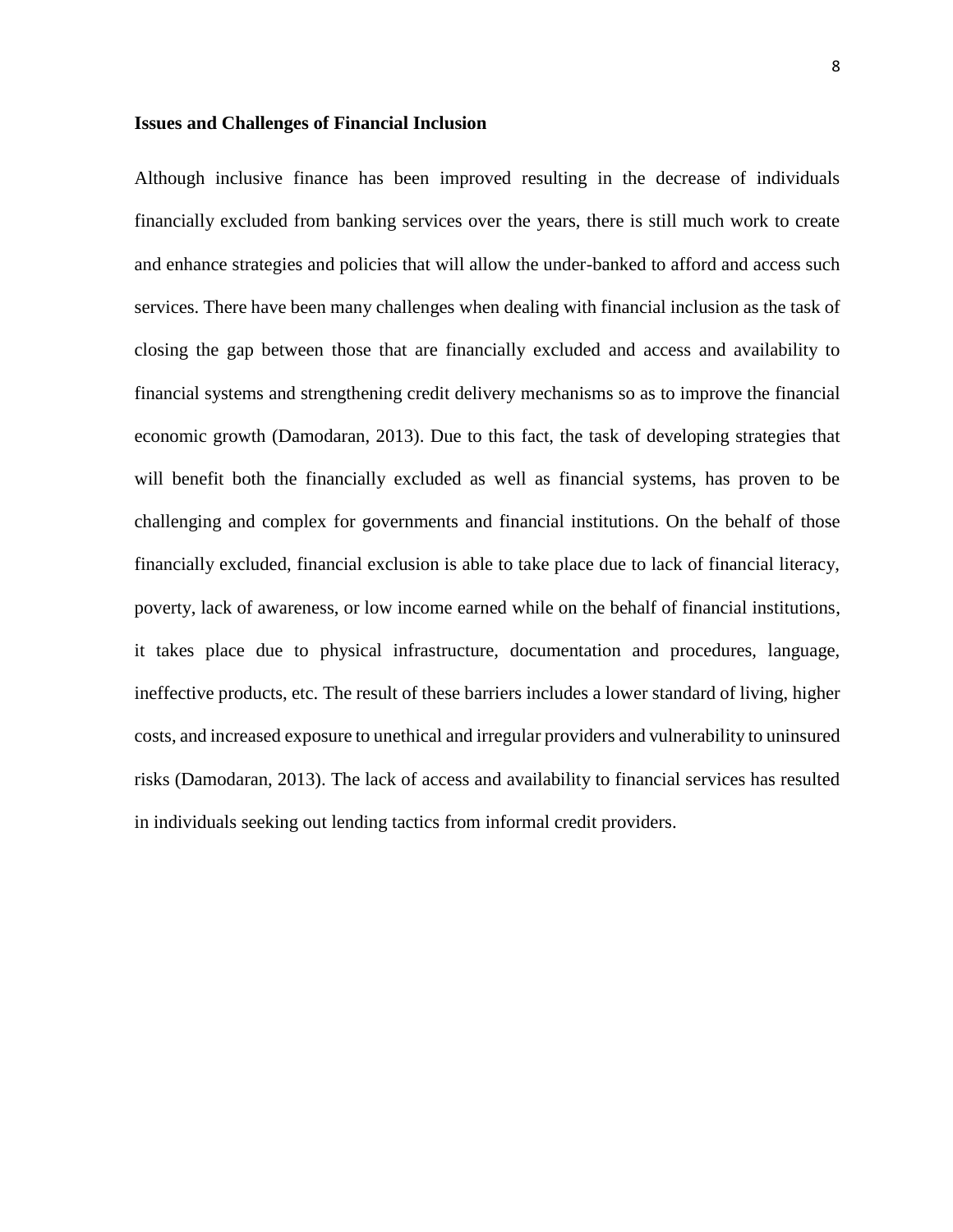#### Methodology

The paper will observe and analyze the global statistics of financial inclusion in various countries and to find possible ways The Bahamas can improve their financial access systems. The type of data collected during this research included both qualitative and quantitative data, i.e., graphs, tables, etc. Secondary data collected by numerous researchers on the topic of financial inclusion was used to carry out and increase the credibility of this research and descriptive data was used as the observations made were carried out without intervention.

Various sources and existing datasets were collected through books and reliable internet platforms including Google Scholar and ResearchGate. Recent data in the last ten years was used as a criterion to select materials for this research. Passive observation took place to gather credible information about financial inclusion.

Before analysis, the gathered data was prepared and content and thematic analysis was conducted to categorize and discuss the data collected and to closely examine the data to identify similar themes and patterns.

The limitations and weaknesses present in this research paper included datasets in the five-toten-year data range as the sources used may not align with today's technology as it is always advancing. The strength however in the ten-year data range of sources used allows researchers to thoroughly study which strategies used have impacted consumers and economies as a whole.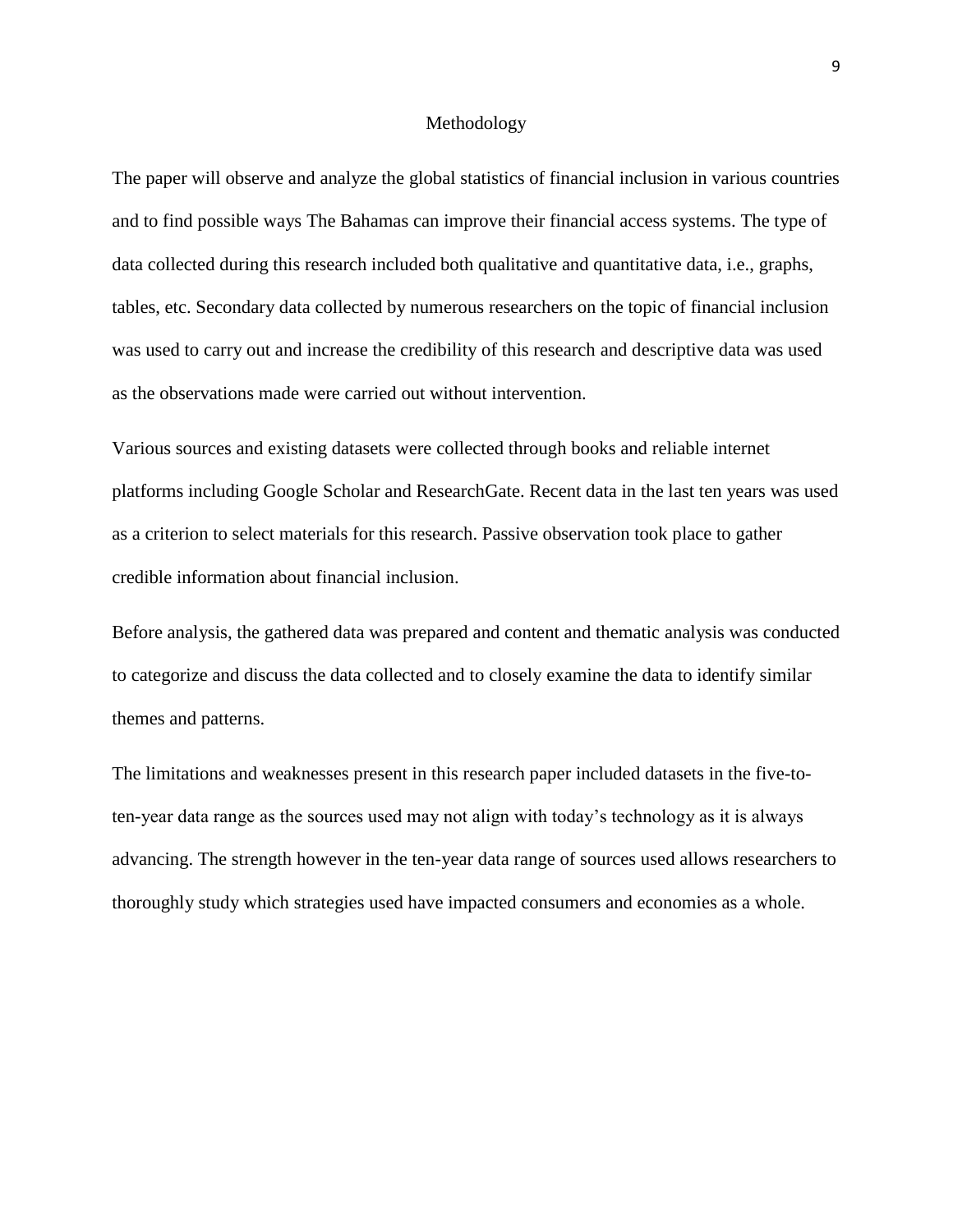### Strategies of Financial Inclusion

### **Global Strategies and Efforts for Financial Inclusion**

Over the decades, various countries around the world have acknowledged the importance of financial inclusion in an economy and have implemented many policies and strategies to decrease the percentage of those financially excluded. Between 2014 and 2017, the segment of adults who have an account with a financial institution or through a mobile money service rose globally from 62 percent to 69 percent (World Bank Group., 2018). It has been proven that about 1.7 billion adults remain without an account at a financial institution or through a mobile money provider in 2017, while in 2014 that number was 2 billion (World Bank Group., 2018). These statistics suggest that the percentage of many financially excluded individuals around the globe has decreased over the years with the help of newly developed and improved policies and strategies. The lack of access to financial services poses as a disadvantage to the financially excluded as it has resulted in those individuals seeking out costly ways for saving and investment tactics. Research suggests that people borrow at inflated rates from local money lenders as a formal system of banking because they do not have access to financial services. This lack of access is due to the multiple barriers of financial inclusion the disadvantaged undergo. For example, Banerjee and Duflo highlight that once a borrower has established a relationship with a local money lender it is hard to leave as the due diligence process that comes with finding a new local lender is tedious. Moneylenders can exploit this advantage to raise interest rates (Banerjee & Duflo, 2011). It is suggested here that due to the fact that individuals are not able to access proper financial services offered, they may seek other ways to save and/or invest that does not benefit them in the long run and further places them in debt and poverty. Therefore, the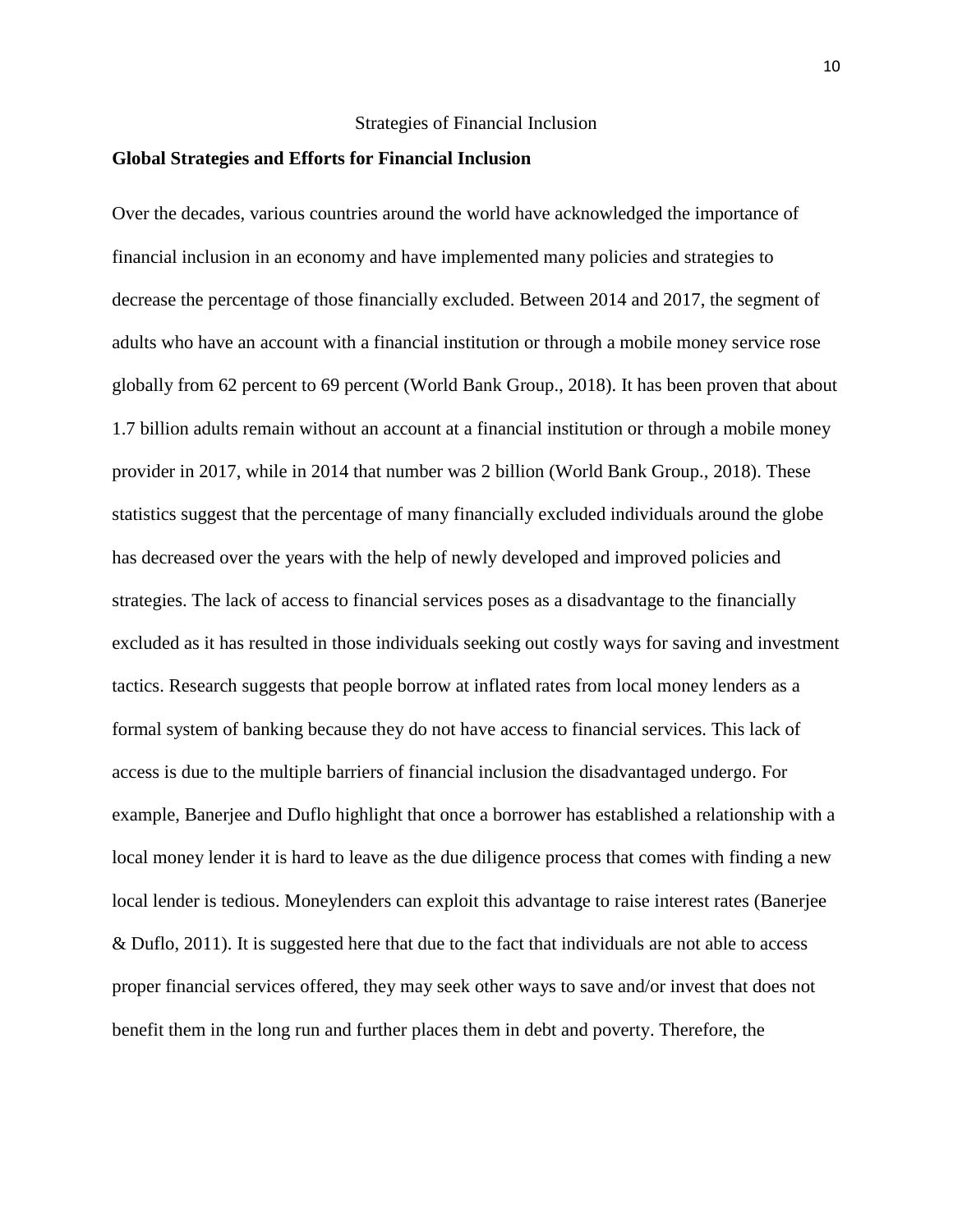government continues to seek out initiatives and measures that will improve inclusive finance and allow as many individuals to benefit from such policies and strategies.

Over the years, mobile phones have become one of the most used and advanced technologies. Governments have used the technology of mobile phones to improve financial inclusion which has proven to benefit both the members of a country and the economy as whole. A strategy that many governments have started to use to improve inclusive finance is mobile money. Mobile money is an effective strategy as many individuals, including low-income earners, own a mobile phone.

| The number of registered mobile money accounts per 1,000 adults |                     |      |      |  |
|-----------------------------------------------------------------|---------------------|------|------|--|
|                                                                 |                     | 2015 | 2019 |  |
| <b>Europe and</b>                                               | Armenia             | 118  | 428  |  |
| <b>Central Asia</b>                                             |                     |      |      |  |
|                                                                 | Romania             | 18   | 11   |  |
| <b>Middle East</b>                                              | Egypt               | 63   | 224  |  |
| and North                                                       |                     |      |      |  |
| Africa                                                          |                     | 98   | 228  |  |
|                                                                 | Qatar               |      |      |  |
|                                                                 |                     |      |      |  |
| <b>Latin America</b>                                            | Guyana              | 22   | 87   |  |
| and Caribbean                                                   | Mexico              | 84   | 437  |  |
| <b>East Asia and</b>                                            | Cambodia            | 42   | 459  |  |
| <b>Pacific</b>                                                  | Fiji                | 991  | 2250 |  |
| <b>South Asia</b>                                               | India               | 73   | 1265 |  |
|                                                                 | Pakistan            | 120  | 328  |  |
| Sub-Saharan                                                     | <b>Burkina Faso</b> | 224  | 1049 |  |
| Africa                                                          | Kenya               | 1129 | 1859 |  |

*Figure 1: IMF survey on the global increase of financial access through mobile money. (International Monetary Fund, 2020)*

In Figure 1, the growth of financial access, in this case mobile money, was recorded and assembled by the International Monetary Fund. This data suggests that since 2015, financial inclusion has improved throughout some parts of the world. For example, in 2015 73,000 Indians utilized mobile money but in 2019, that number increased to a whopping 1,265,000 Indians.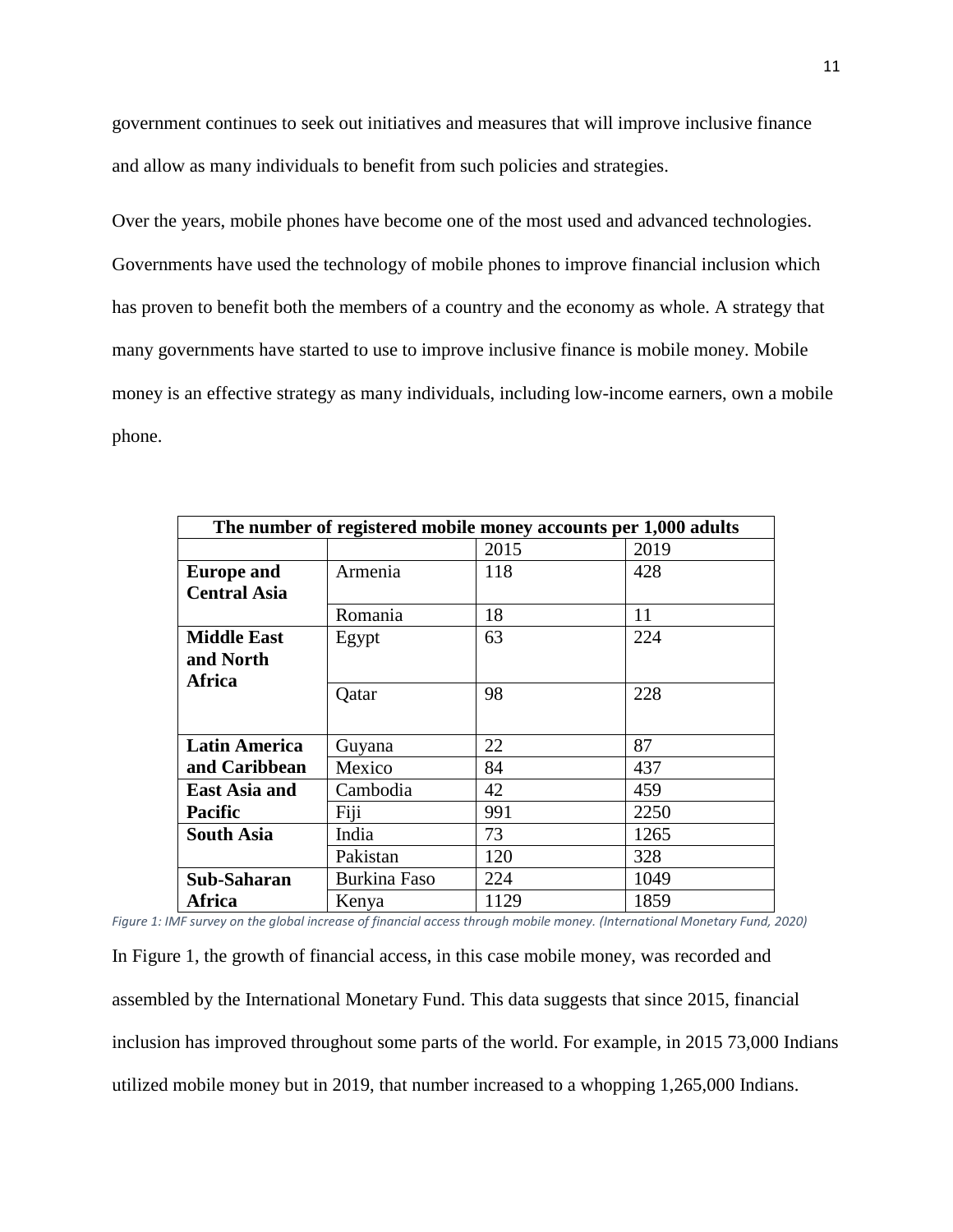

*Figure 2: Statistics of the impact of Mobile Money in Fiji. (Reserve Bank of Fiji, 2018)*

Mobile money is a creative and effective service that can generate and support economic activities not only in areas where financial services are easily accessible but more so in locations where there are limited financial services available (Reserve Bank of Fiji). In Figure 2, the progress of mobile money in Fiji is observed. The graph suggests that Fiji has experienced it's biggest increase in mobile money payments in 2018. Although the process took a while to increase, mobile money is now one of the Government's leading payment platforms for reaching the marginalized and vulnerable groups in Fiji (Reserve Bank of Fiji, 2018). In Fiji, it is estimated that the local mobile phone network operators have more than 90 percent coverage of Fiji's geographical location, with an estimated 700,000 people having access to mobile phones (Reserve Bank of Fiji). This suggests that there is an opportunity to reach communities who have little to no access to banking services.

In Nigeria, The Central Bank of Nigeria is currently involved in the implementation of the National Financial Inclusion Strategy (NFIS). The purpose of NFIS is to decrease the number of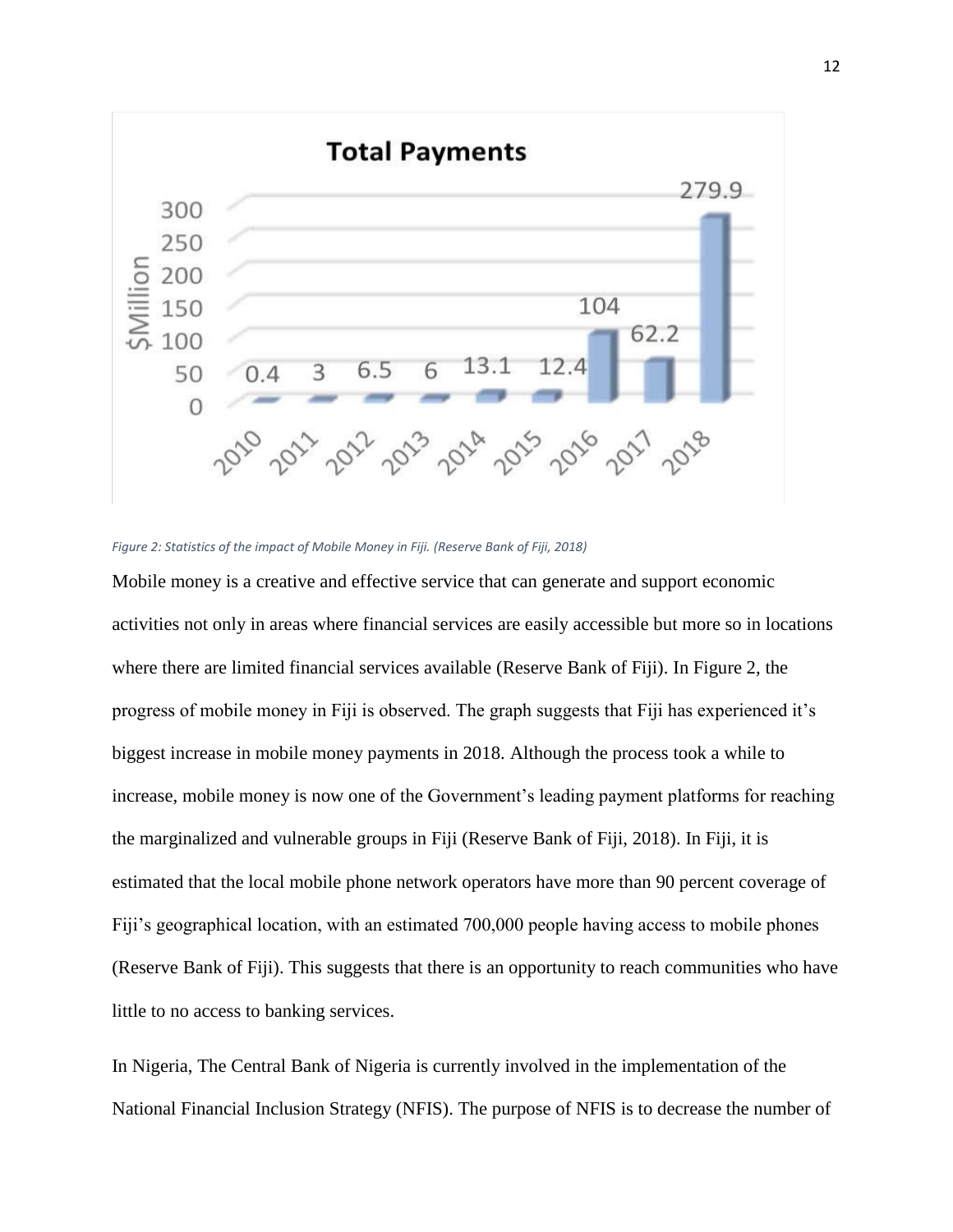Nigerians that are excluded from financial services from 46.3 % to 20% by 2020 and increase the number of Nigerians that are included in the formal sector from 30% in 2010 to 70% by the year 2020 (Fadun, 2014 ). The NFIS goal includes transforming the current standardized Know-Your-Customer (KYC) regulation into a simplified Risk-based Tiered Framework that permits individuals that currently do not have the required formal identification measure to enter the banking system (Fadun, 2014 ). Another goal is the implementation of a comprehensive Consumer Protection Framework to safeguard the interest of clients and sustain confidence and privacy in the financial sector (Fadun, 2014 ).

In the United Kingdom, access to banking services includes a basic no-frills account and Post-Office Card Account (POCA) and advisory services will be provided by the advice bureaus, NGO's, Community Development Groups, etc. (Fadun, 2014 ) A financial inclusion fund has also been implemented by the U.K. government to reduce financial exclusion under the direction of the financial inclusion task force.

Additionally, The Banking Act, 1984 made access to a bank account a legal right in France, while in Indonesia, the Microfinance Institution (MFI) mode of operation has effectively developed to its full scope resulting in MFI's operating at regional levels out numbering a number of commercial banks in the country (Fadun, 2014 ).

The United States government also takes numerous developmental initiatives to battle the issue of financial exclusion. An example includes the Community Reinvestment Act (CRA) which prohibits discrimination by banks against moderate- and low-income earning neighborhoods and it also enforces an affirmative and favorable responsibility on banks to provide the credit needs of the excluded sectors in the areas where they are permitted to do business (Fadun, 2014 ).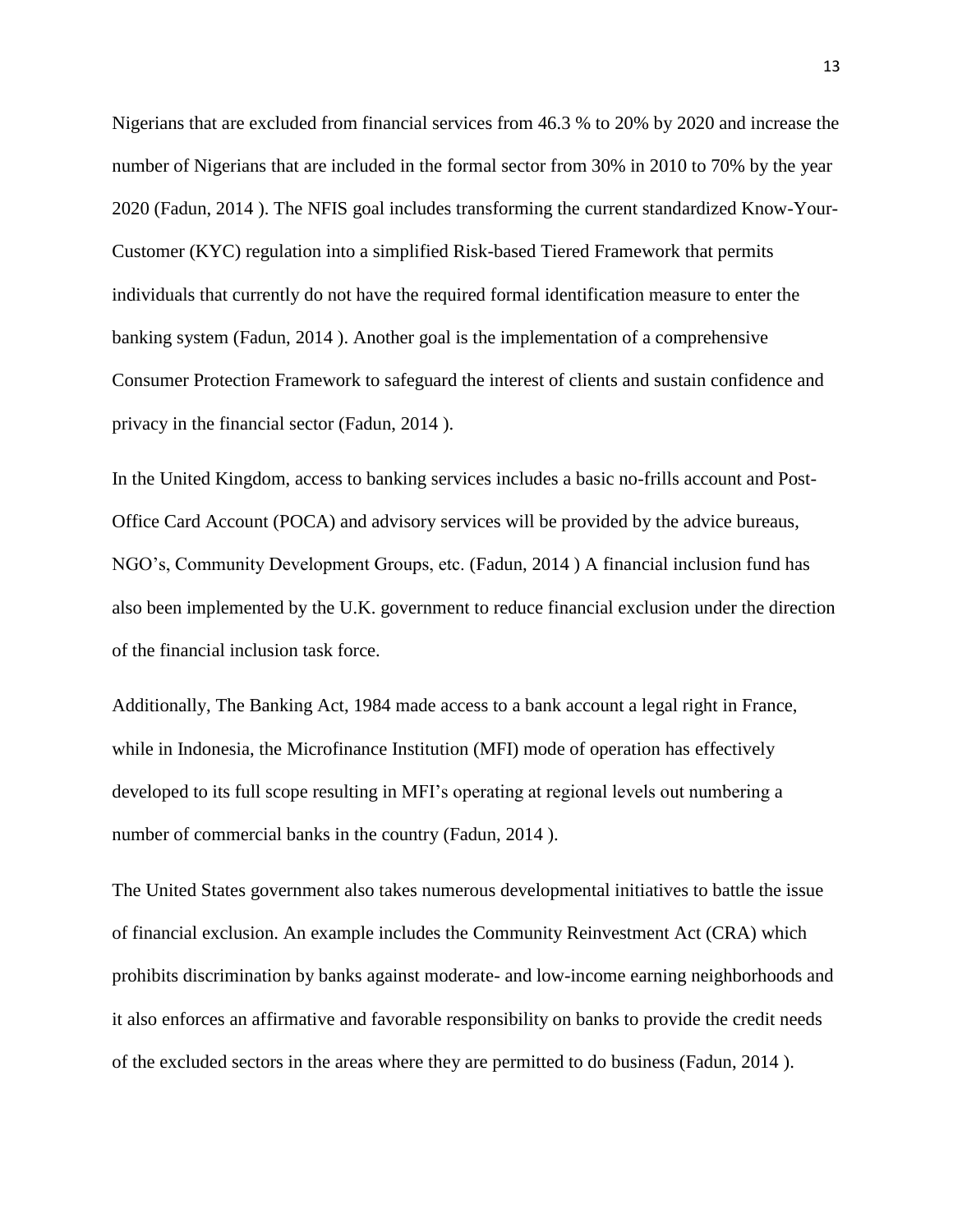Financial Inclusion strategies in India over the years include the relaxation of the Know your Customer (KYC) norms for people intending to open accounts with annual deposits of less than Rs. 50, 000. General Credit Cards (GCC) were also issued to the poor to assist them with accessing easy credit and in January 2006, the Reserve Bank allowed commercial banks to utilize services of non-governmental organizations (NGOs/SHGs), micro-finance institutions and other civil society organizations as mediators for providing financial and banking services (Ganeshkumar, 2013).

# **Inclusive Finance Efforts in The Bahamas**

The Central Bank of The Bahamas has advanced the financial services offered to the unbanked over there years and it continues to find ways to improve financial inclusion in the Bahamas. The Sand-Dollar project is a project that focuses on inclusive finance in areas that are underserved like The Family Islands especially (Central Bank Of The Bahamas, 2021). The regulations of the project require each wallet provider to provide basic wallet services to all individuals at no cost. The Central Bank of The Bahamas' strategic focus of 2020 pertaining to financial inclusion include:

- Promoting greater transparency and understanding of monetary and financial sector policies and building public relations capacity through social media presence and regular policy dialogue with the public.
- Maintaining financial literacy and public education campaigns, drawing on international best practices.
- Developing domestic policy proposals on consumer financial protection, literacy and financial inclusion including efforts to establish an office of financial sector ombudsman.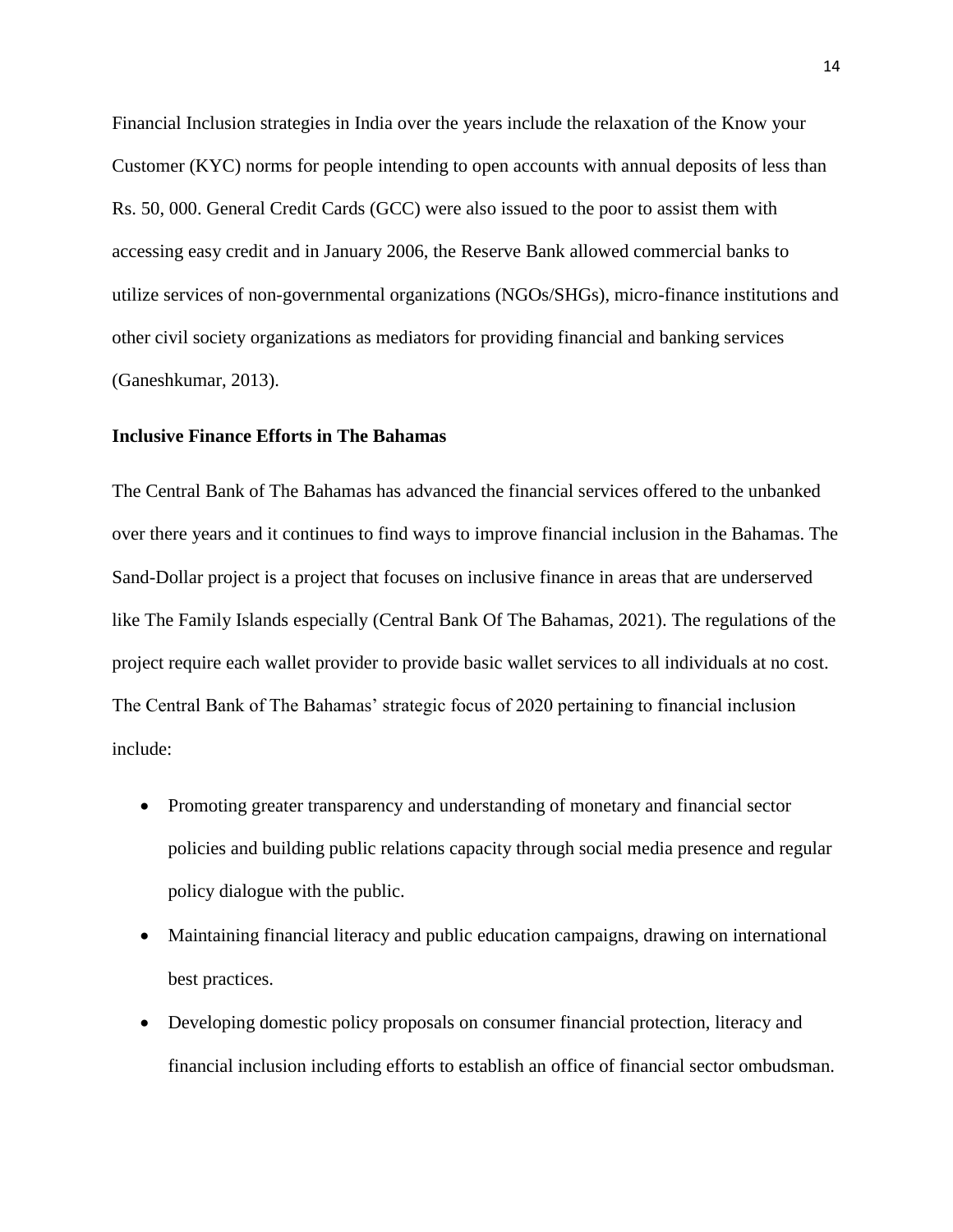Continuing with payments system modernization initiatives to provide inclusive access to electronic payments capabilities throughout The Bahamas. (Central Bank of The Bahamas, 2020)

The Bahamas has also joined organizations to help improve the strategies of financial inclusion in the country. For example, The Central Bank of The Bahamas joined the Alliance for Financial Inclusion (AFI) on August 31, 2018. AFI is a platform to improve financial inclusion policy, receive technical assistance, and exchange knowledge with the goal of making financial services more accessible to the world's unbanked (Central Bank of The Bahamas, 2018). The Central Bank has successfully completed numerous goals including:

- Increased access to banking and payment services by reinforcing a newly revised Customer Due Diligence requirements.
- Introduced a digital version of the Bahamian currency, the Sand Dollar, by 2020, to ensure minimum levels of access to banking and payments services in geographically remote parts of The Bahamas like the Family Islands.
- Collaborated with the government on improved national identity infrastructure to enhance the Know Your Customer (KYC) procedures in our supervised financial institutions (SFIs). (Central Bank of The Bahamas, 2018)
- Conclude the development and start-up of a credit bureau in The Bahamas by 2020 to foster trust and accountability between our SFIs and their customers.

Numerous countries throughout the world have developed and improved the strategies and policies of financial inclusion to assist low-income earners or the disadvantaged in the economy to promote better economic and social welfare. Various strategies have included improvements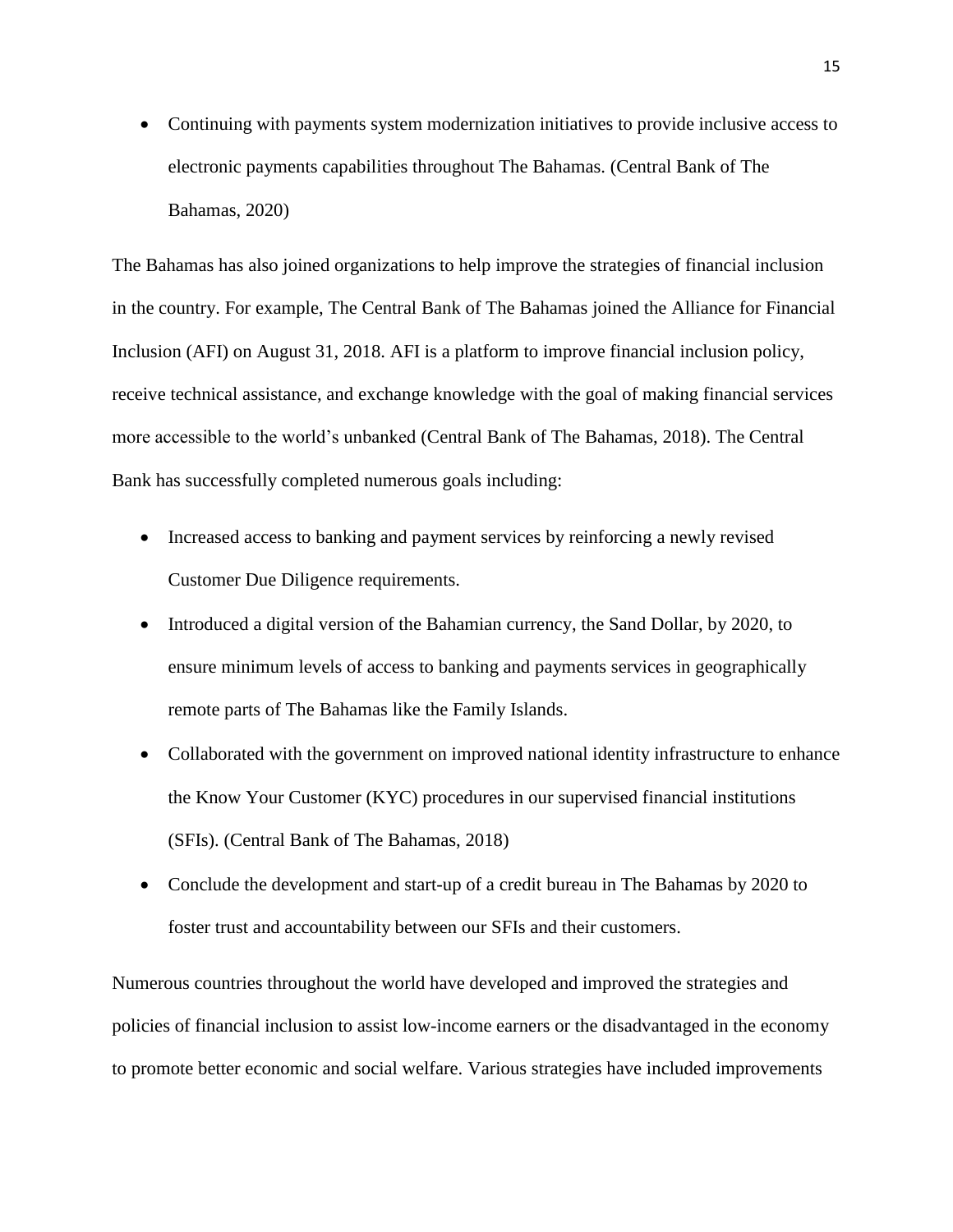on consumer protection laws, KYC policies, new innovative methods like mobile money, branchless banking methods, etc. These strategies have helped to improve the lack of awareness, lack of financial literacy, high operational costs, and other barriers that result in financial exclusion. It has also helped to deter individuals from seeking out unethical ways to save or loan money.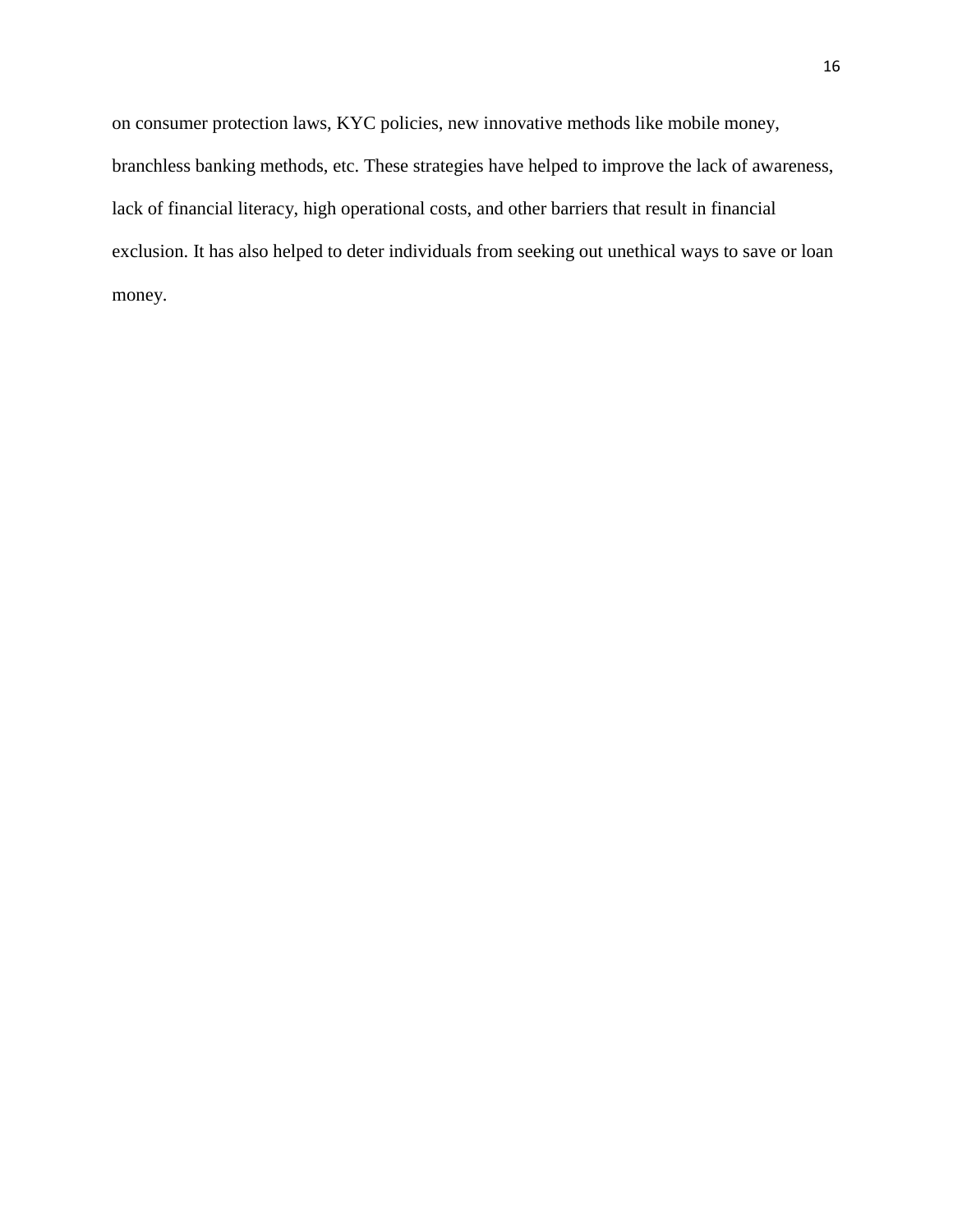#### Analysis

Financial Inclusion plays an important role in the growth of a well-functioning and prosperous economy. It strengthens the availability of financial resources and offers a way for individuals to save and invest. The problem with financial inclusion observed throughout many global economies is the large percentage of financial excluded individuals specifically among the population of a country earning a lower income. This sect of the population usually faces the highest percentage of those apart of the financially excluded as the costs to banking may be too expensive, proper identification is lacking and/or the financial literacy skills are not present. Many countries have realized the importance of financial inclusion and have taken the initiative to focus on financial strategies that assist the unbanked. A SWOT analysis will be conducted to analyze financial inclusion in The Bahamas.

### **Strengths**

Numerous economists and researchers have proven financial inclusion to be one of the leading factors of faster and sustaining economic growth (Fadun, 2014 ) (Subbarao, 2009). More access to financial systems also helps the lower income population to better prepare for emergencies such as unemployment and it also allows them to insure themselves in the case of illness or even economic and income shocks. Furthermore, a large number of low-cost deposits gives banks an opportunity to better manage the liquidity risks faced as well as help banks to reduce their dependence on bulk deposits. The Central Bank of The Bahamas has made numerous efforts and initiatives to decrease the number of Bahamians financially excluded and develop and improve policies. The Central Bank has improved its efforts over the years by participating in numerous groups apart of the Alliance for Financial Inclusion (AFI) including the Financial Inclusion Data Working Group (FIDWG), Digital Financial Services Working Group (DFSWG), and the Expert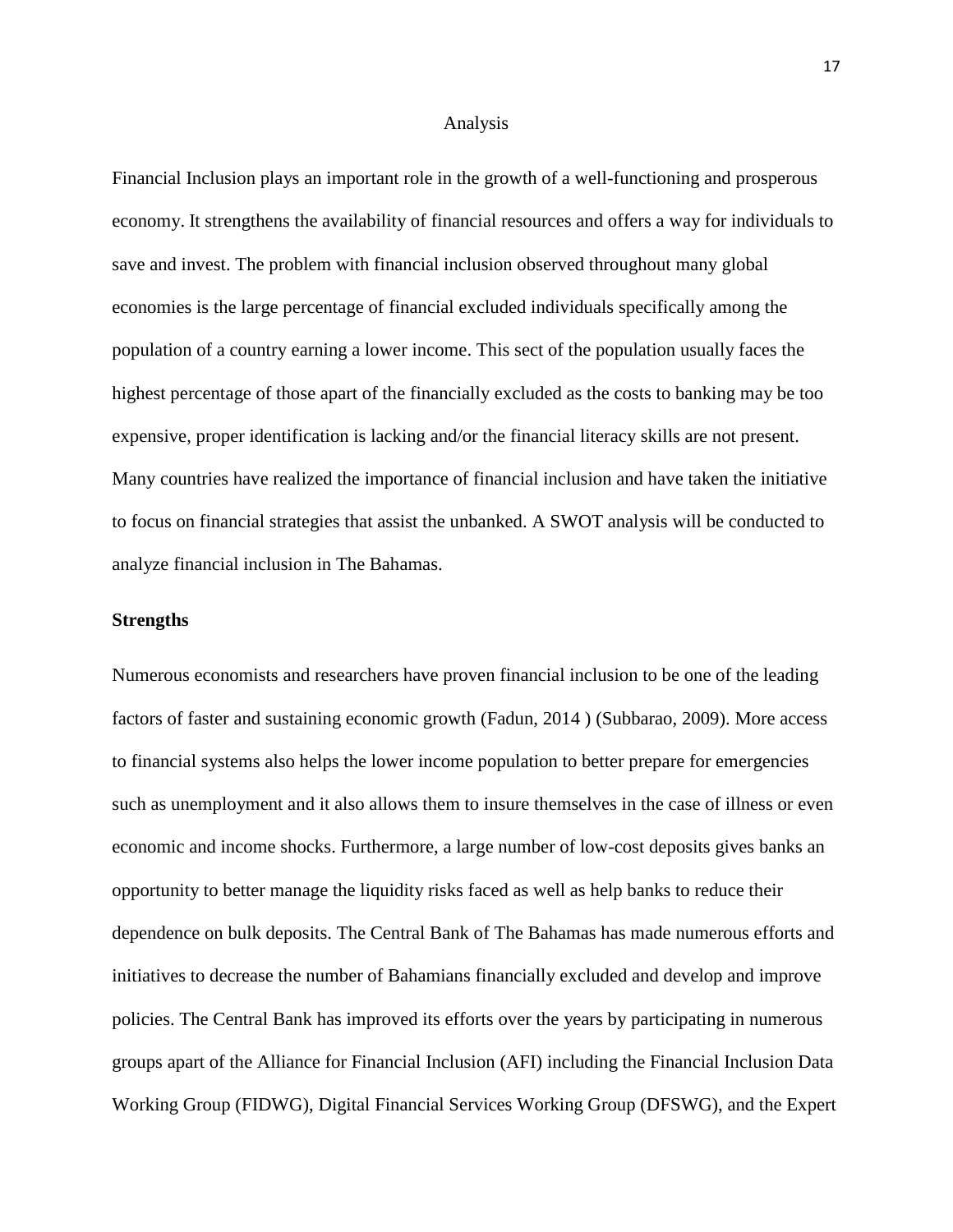Group on Financial inclusion Policy (EGFIP) of the Financial Inclusion Initiative for Latin America and the Caribbean (FILAC) (Central Bank of The Bahamas, 2018). The Central Bank of The Bahamas has also signed the Maya Declaration to improve financial inclusion which helps lower the cost of banking services, improve consumer protection, improve data tracking for policy development and promote the development of advanced technology that will improve financial services for the disadvantaged. By reinforcing the revised Customer Due Diligence requirements, this creates a trustworthy environment between commercial banks residents in The Bahamas. It also reduces the possibility of discrimination. The Sand Dollar Project developed by The Central Bank of the Bahamas allows residents to carry and use money in a safer way and it also allows areas that lack banking services like the Family Island rural areas to be included financially. Last but not least, The Central Bank of The Bahamas has also organized a financial literacy program, Get Money Smart Bahamas (Central Bank of The Bahamas, 2018). This program will promote the awareness of consumer rights and services offered by commercial banks which will assist in reducing the percentage of financial exclusion in The Bahamas.

#### **Weaknesses**

The issue present with financial inclusion is the exclusion of financial access to those earning a lower income. This is known as financial exclusion in an economy. The barriers of financial inclusion which promote financial exclusion include lack of technology, lack of physical infrastructure, lack of knowledge and understanding, lack of support and confidence, etc. In The Bahamas, many Bahamians earning lower or irregular income encounter barriers to financial inclusion which results in financial exclusion in the economy. These barriers include the lack of financial literacy skills and understanding of how the banking systems work as well as the lack of awareness of financial policies implemented and financial products offered in the Bahamian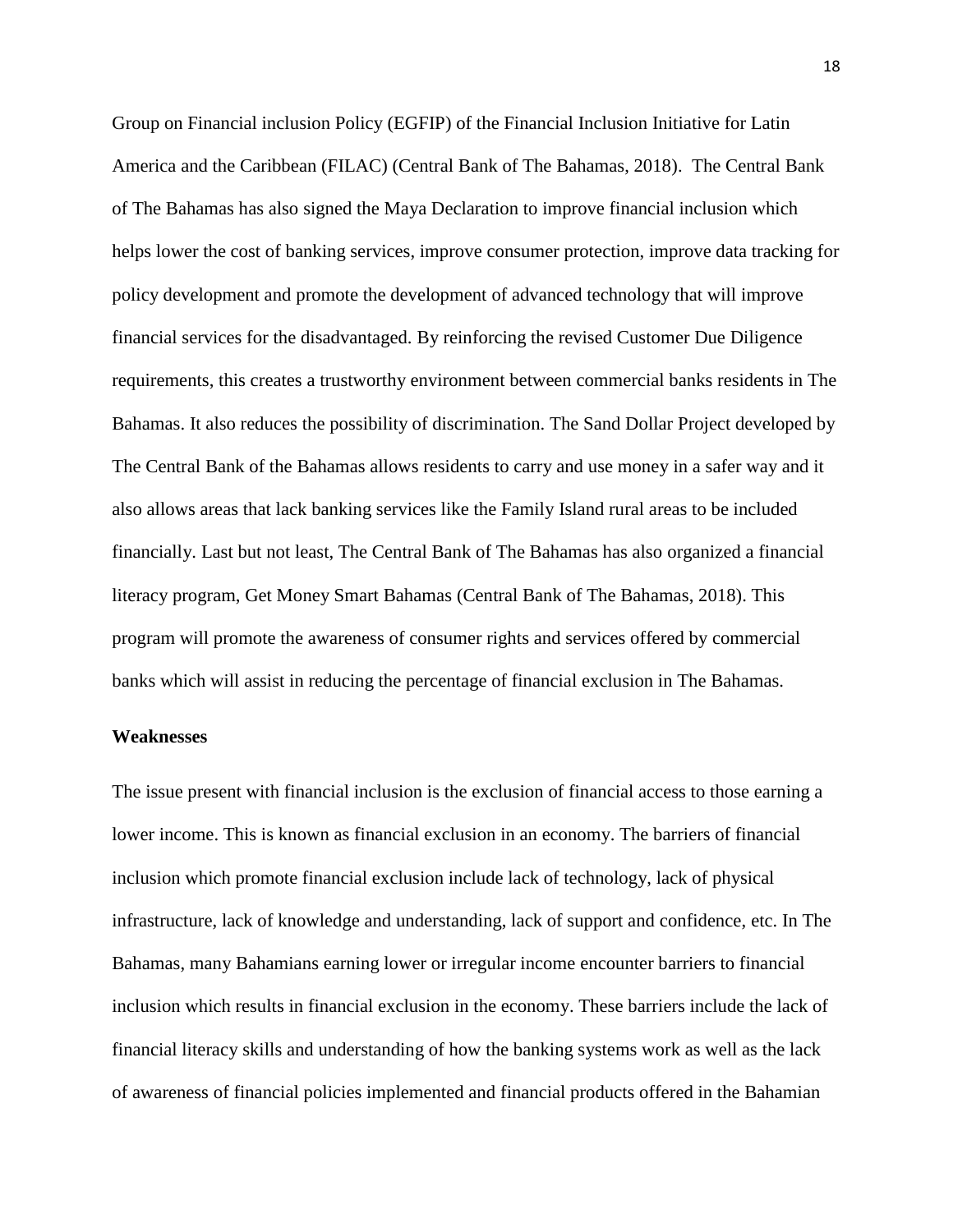economy. Furthermore, many Family Islands in The Bahamas lack banking services. This is due to the lack of development and physical infrastructure. Therefore, Bahamians located on such islands become financially excluded with no or limited ways to save, invest or obtain loans. Many governments globally, including The Bahamas, has worked and are continuously working to improve financial access through ways including improvement of KYC regulations, implementations of digital currencies and mobile money, improvement of consumer protection laws, etc.

## **Opportunities**

There is always an opportunity to improve the financial inclusion strategies as technology and economic systems are constantly advancing throughout the years. There is a common goal of financial inclusion throughout global economies which is to increase the percentage of financially included individuals in the economy. Opportunities to reach this goal include strategies like advancing low-cost technology for the unbanked, promoting and educating lowincome earned on available low-cost financial services as well as new implementations and initiatives in the process of development. The Bahamas has the opportunity to improve financial inclusion by seeking out ways to reach Bahamians earning lower incomes and developing ways to improve financial literacy and awareness in the lacking sects of the population. There are also opportunities to improve financial inclusion on the family islands that lack banking services. By using the various opportunities efficiently, The Bahamas will be able to experience economic growth and a better standard of living for its residents which will entail more monetary transactions, investments and savings.

# **Threats/Limitations**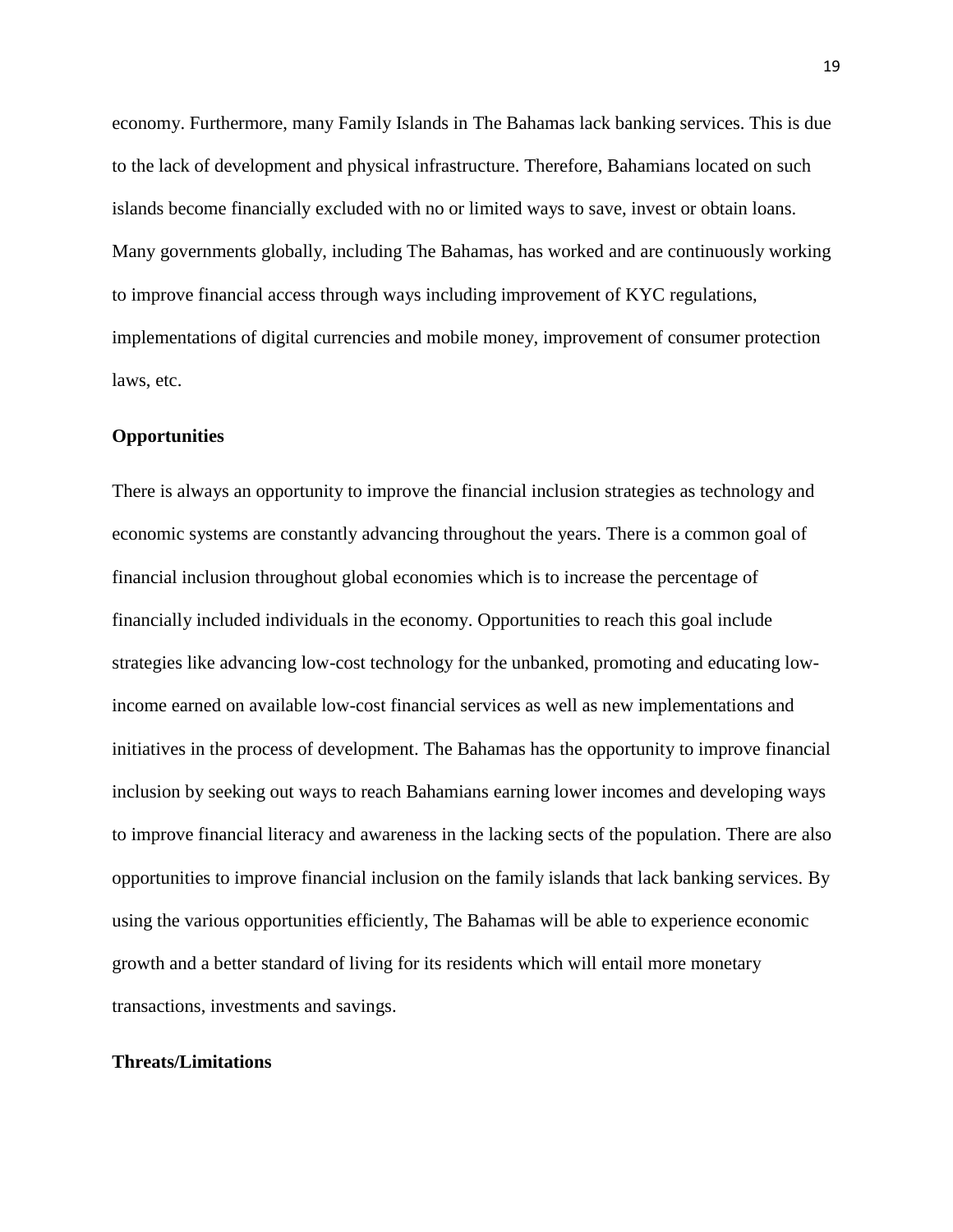There are many limitations to increasing financial inclusion in an economy. This is due to the fact that many low-income earning individuals cannot afford the high-cost of banking while many banks utilize a certain cost range to meet their profit margins. Therefore, governments and financial institutions must take this into account when developing initiatives for inclusive finance. The Bahamian government and The Central Bank of The Bahamas is tasked with the responsibility to develop new policies and products that will benefit Bahamians as well as meet the operational costs commercial banks incur in The Bahamas.

Financial Inclusion in The Bahamas has improved over the years under The Central Bank of The Bahamas. However, there is still a sect of the population that is underbanked or unbanked including residents earning a low income and some residents on the Family Islands. The Central Bank of The Bahamas is able to further improve financial inclusion by developing the areas that lack financial services through physical development and technological development. The lack of financial awareness in The Bahamas is a major weakness that if improved, will decrease the percentage of individuals financially excluded. Through today's technology such as social media platforms and newspaper articles, financial awareness will be able to increase in both the younger and older sect of the Bahamian population if advertised effectively.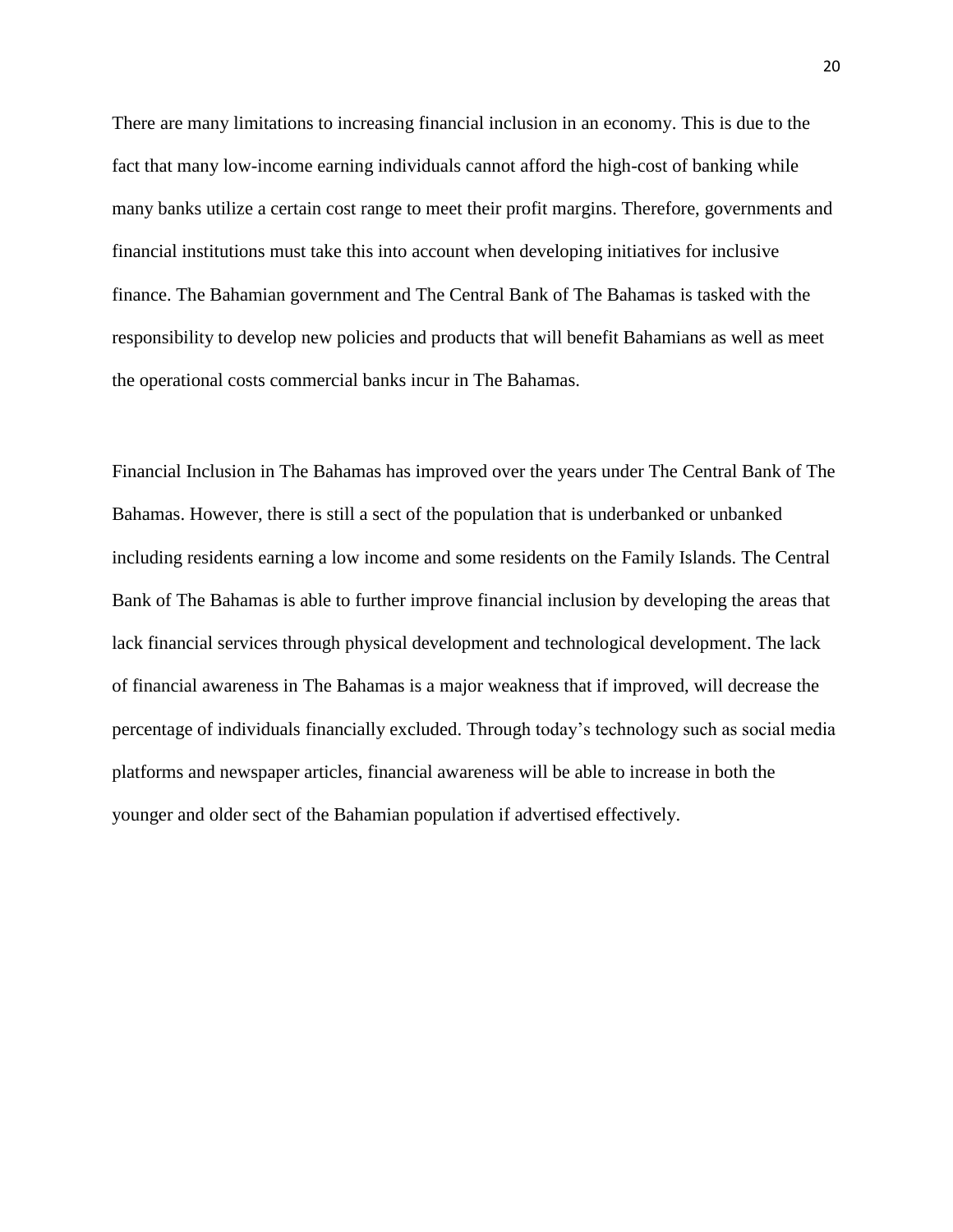### Conclusion

According to the World Bank, financial inclusion means that individuals and businesses have access to efficient and affordable financial services that meet their needs in a responsible and sustainable way (The World Bank, 2018). Financial Inclusion is an essential factor that promotes sustainable growth in an economy. Financial access allows consumers to carry out faster and easier day to day tasks, allows consumers to plan and invest in long term goals, provides security by financing unexpected emergencies and unemployment. The government and financial institutions are responsible with the task of improving policies and developing programs and products that help to reduce financial exclusion. Financial exclusion occurs when residents of an economy are unable to access common financial services like savings accounts, loans, cashless transactions, credit, and other traditional banking services (FINCA International , 2020). The improvement of financial inclusion helps to decrease the risk of money laundering and informal transactions taking place in an economy. Developing initiatives for financial inclusion can be challenging as financial institutions must find strategies that benefit both the consumer and institution. Numerous countries including The Bahamas have improved the strategies and policies of financial inclusion to assist low-income in the economy. Various strategies in The Bahamas developed and implemented by The Central Bank include KYC policies, improvements on consumer protection policies, new innovative projects like The Sand Dollar and Get Money Smart Business, etc. These strategies have helped to improve high operational costs, the lack of financial literacy, lack of awareness, and other barriers that result in financial exclusion. It has also helped to deter individuals from seeking out criminal and unethical ways to save, invest or loan money. Although The Central Bank has made efforts to improve financial inclusion in The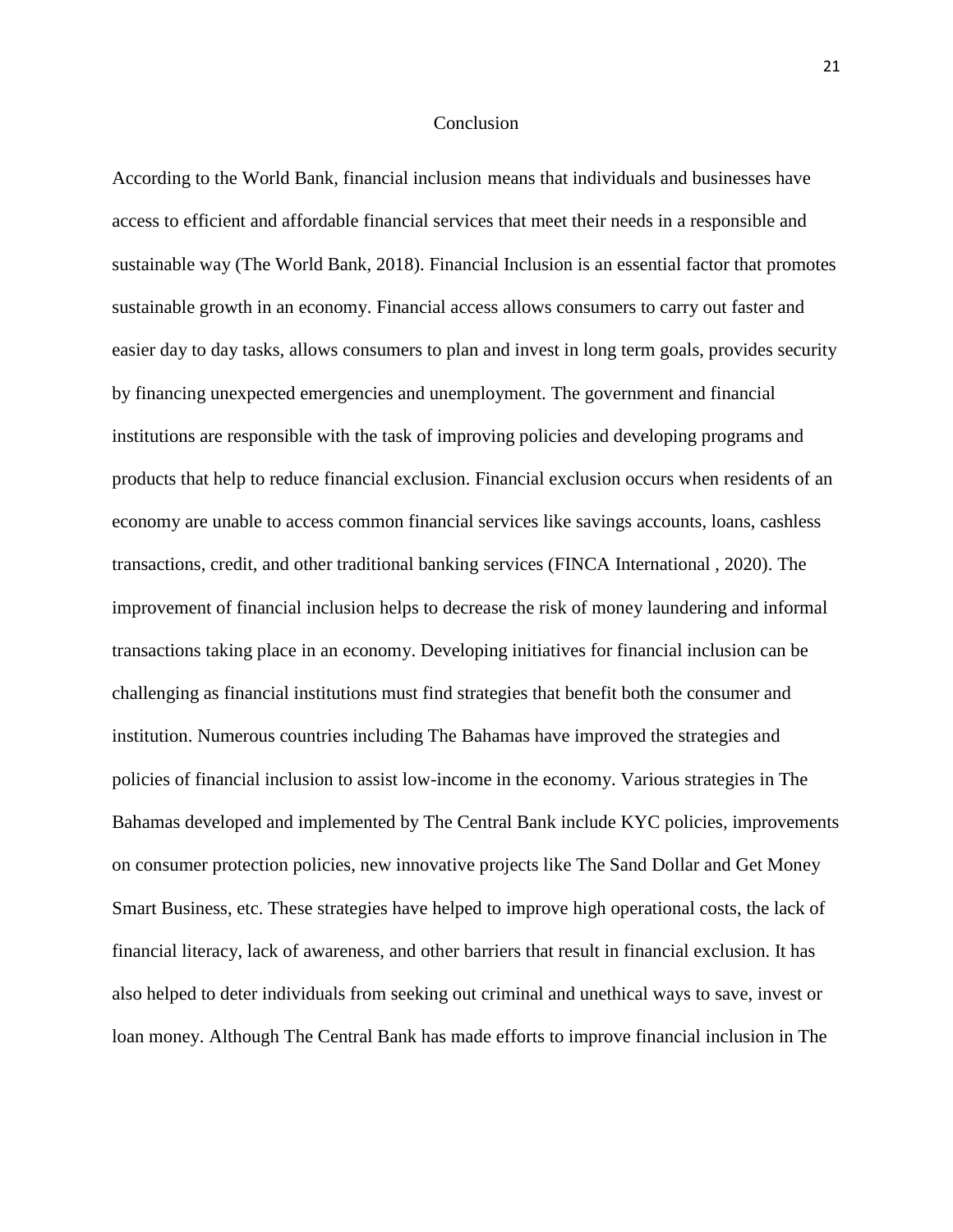Bahamas, there are still Bahamians earning a low-income without access to financial systems as well as rural areas on the Family Islands without banking services.

### Recommendations

To help improve financial inclusion in The Bahamas, the following strategies are proposed:

- Increase Sand Dollar Usage: The implementation of the Sand Dollar has been The Bahamas' first step towards mobile money in The Bahamas in terms of its own currency. To promote the usage of the Sand Dollar, the Central Bank may increase Sand Dollar transactions by promoting services through public transportation fast-food restaurants or gas stations to include residents earning a lower income and residents where banking services are not available. Like mobile money in Fiji, The Sand Dollar is capable of being one of the Bahamian economy's leading payment platforms if opportunities are used sufficiently and effectively.
- Data Collection Strategy: A requirement from the central bank would be for commercial banks to conduct frequent surveys to give The Central Bank and financial institutions more knowledge and insight on how, when and where to deliver financial services to consumers and residents with little to no access to financial services. Offering initiatives for completing a set number of surveys may encourage consumers to complete surveys which would help to assist with efficient data collection to improve financial inclusion strategies.
- Improve Financial Literacy and Awareness of financial products: To improve financial literacy and awareness in the Bahamian Economy, a program that educates young Bahamians on affordable and easier ways to make day to day transactions, save and invest should be conducted. There is currently a program conducted by individuals from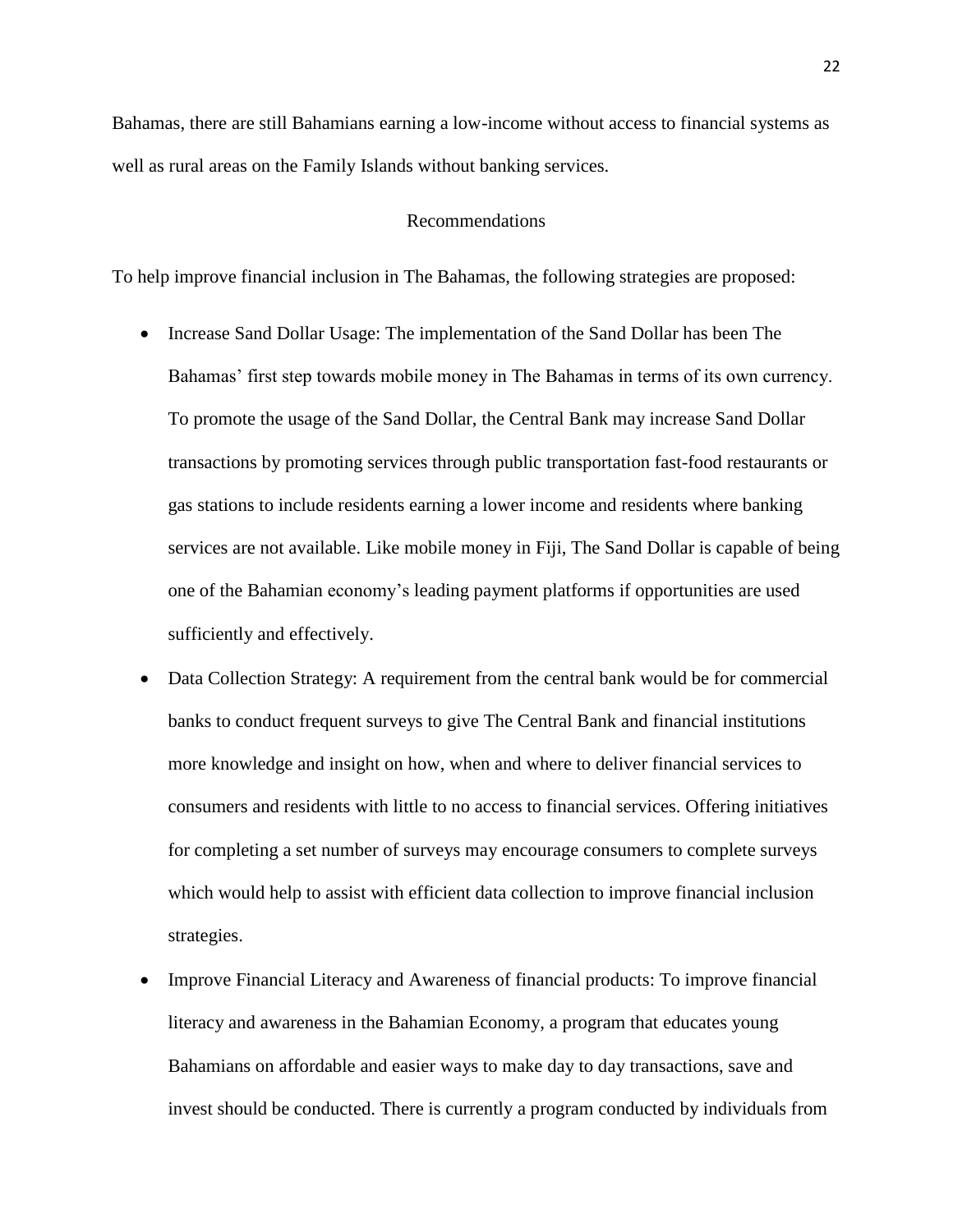The Central Bank in which brief presentations are presented to schools but this program could be improved by specifically presenting and educating senior students that are about to enter the working population about financial literacy and policies. An idea to further improve financial inclusion in this target audience may be to use The Sand Dollar to carry out simple transactions such as paying for lunches or field trips. The necessary documents needed to make a Sand Dollar account are needed in schools therefore financial institutions have the opportunity to conduct programs that sign up students through schools for The Sand Dollar card. The opportunity to pay for field trips through Sand Dollar may increase financial literacy and awareness in parents earning a lower income.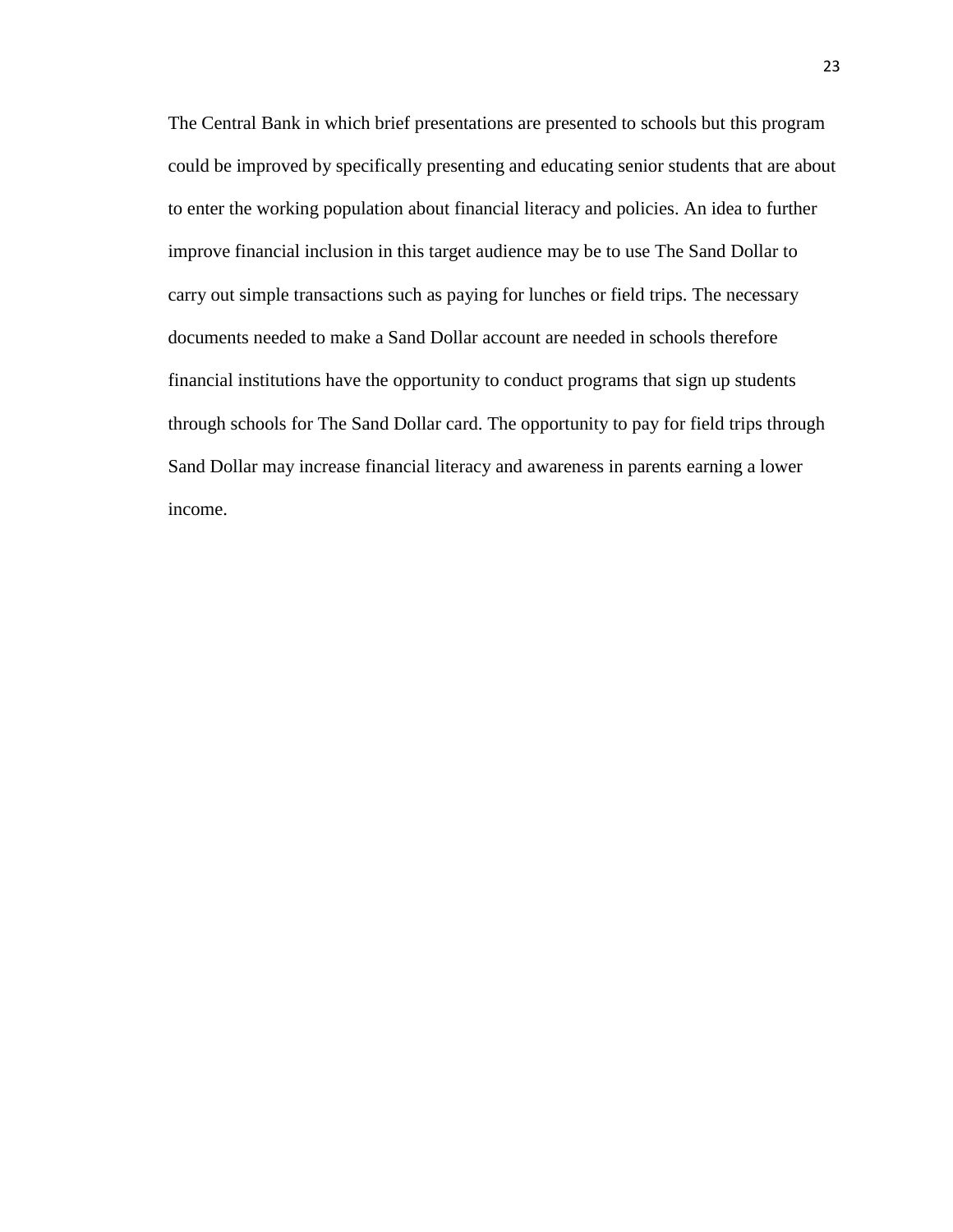#### References

- Babych, Y., Grigolia, M., & Keshelava, D. (2018). *FINANCIAL INCLUSION, FINANCIAL LITERACY, AND FINANCIAL EDUCATION IN GEORGIA.* Asian Development Bank Institute.
- Banerjee, A. V., & Duflo, E. (2011). *Poor Economics: A Radical Rethinking of The Way to Fight Global Poverty.* PublicAffairs .
- Central Bank of The Bahamas. (2018, September 5). *The Central Bank Of The Bahamas Joins The Alliance For Financial Inclusion & Commits To The Maya Declaration.* Retrieved from Central Bank of The Bahamas: https://www.centralbankbahamas.com
- Central Bank of The Bahamas. (2020). *Central Bank Of The Bahamas*. Retrieved from Strategic Plan: https://www.centralbankbahamas.com
- Central Bank Of The Bahamas. (2021). *CONSULTATION PAPER: Proposed Legislation for the Regulation of the provision and use of Central Bank issued Electronic Bahamian Dollars.* The Central Bank Of The Bahamas. Retrieved from https://www.centralbankbahamas.com/
- Chakrabarty, K. C. (2011, November). Financial Inclusion and Banks: Issues and Perspectives. Retrieved from https://rbidocs.rbi.org
- Damodaran, A. (2013). Financial Inclusion: Issues and Challenges. New Dehli, India.
- Fadun, S. O. (2014 , May ). Financial Inclusion, Tool for Poverty Alleviation and Income Redistribution in Developing Countries: Evidences from Nigeria. *Vol. 5(3)*. United Kingdom : Academic Research International .